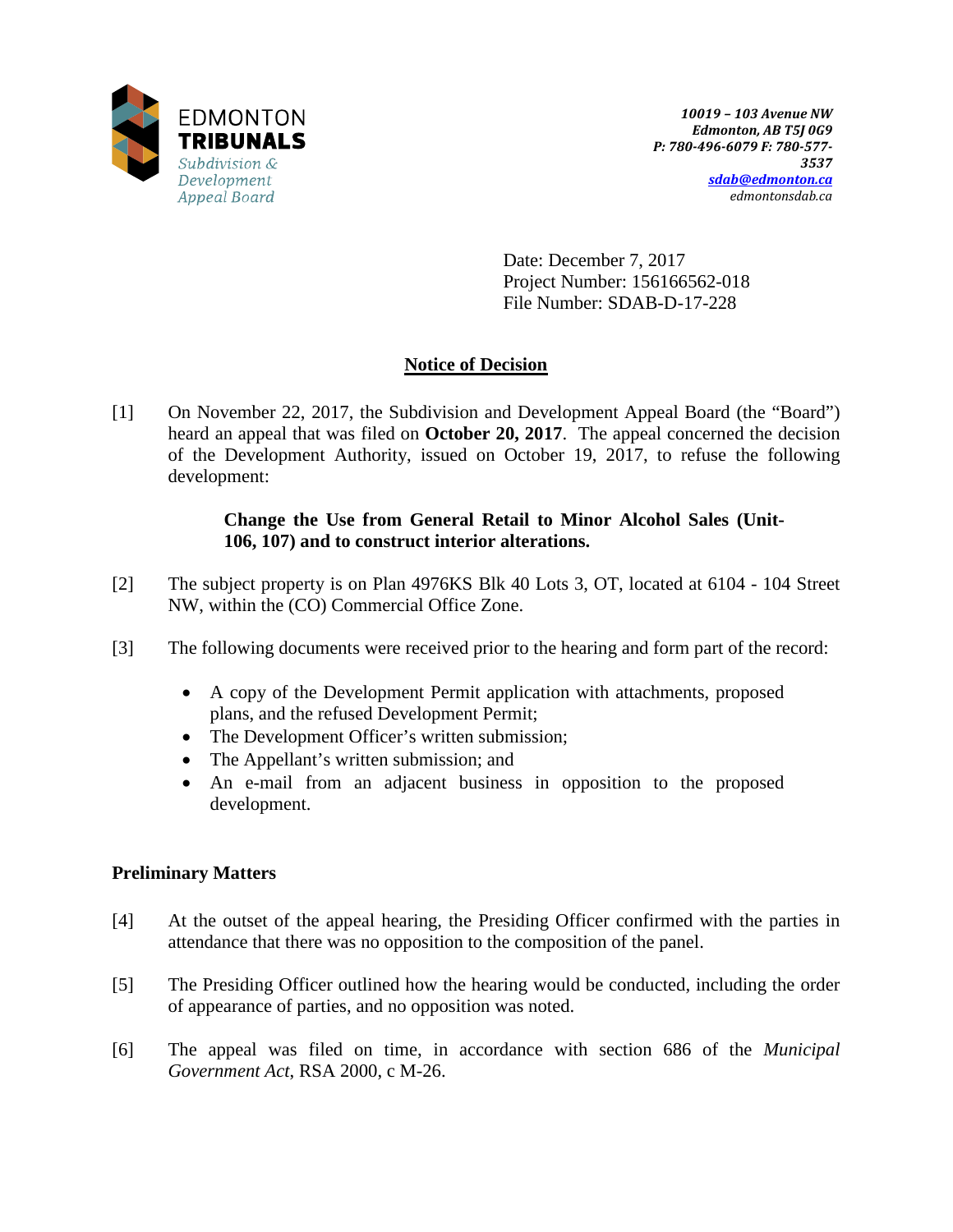#### **Summary of Hearing**

- *i) Position of the Appellant, Mr. J Murphy, Ogilvie LLP:*
- [7] Mr. Murphy indicated that the e-mail received from a business in opposition to the proposed development was written by an employee and not the property owner and the email does not address any specific planning reasons regarding the required variance.
- [8] The Board has the authority to grant the required variance if the proposed development meets the test of the Board pursuant to section 687(3) of the *Municipal Government Act*.
- [9] A development permit exists for an Alcohol Sales Use located within the minimum required 500 metre radial separation distance but it is not operating. In his opinion, this business is "dead" and never did operate as a full service liquor store. Even though it is not an active use, the Development Officer has taken the position that because a development permit exists for the use, it does not matter if the use is active or not.
- [10] The subject site is comprised of two lots, one lot zoned (CO) Commercial Office that fronts onto Calgary Trail and one lot to the west that is zoned (CB2) General Business. Two buildings have been constructed on the site. Each building contains commercial retail on the main floor and office space above. The proposed development will be located in the building that abuts onto Calgary Trail.
- [11] The subject site with the two lots is 2.04 hectares in size. When calculating the size of the site, the Development Officer did not include the lot immediately to the west. As noted by the Development Officer, the proposed Minor Alcohol Sales is located on the immediate periphery of the section 85 Non-Exemption Area. The lands to the immediate east are outside the Non-Exemption Area.
- [12] The Court of Appeal decision, *Newcastle Centre GP Ltd. v Edmonton (City),* 2014 ABCA 295 was referenced. In this decision the Board found that even though it had the power to grant variances, the *Edmonton Zoning Bylaw* created a presumption of harm to the public and as such the Board could not intervene unless that presumption was rebutted by the Applicant. The Court of Appeal determined that this was an error. The legal test for the Board is contained in section 687(3)(d) of the *Municipal Government Act* which is to determine whether or not the proposed development will unduly interfere with the amenities of the neighbourhood or materially interfere with or affect the use, enjoyment or value of neighbouring parcels of land.
- [13] In his opinion, the proposed development will not have any impact on the use, enjoyment or value of neighbouring properties and it will not affect the amenities of the neighbourhood, in fact, it will add an amenity to the neighbourhood.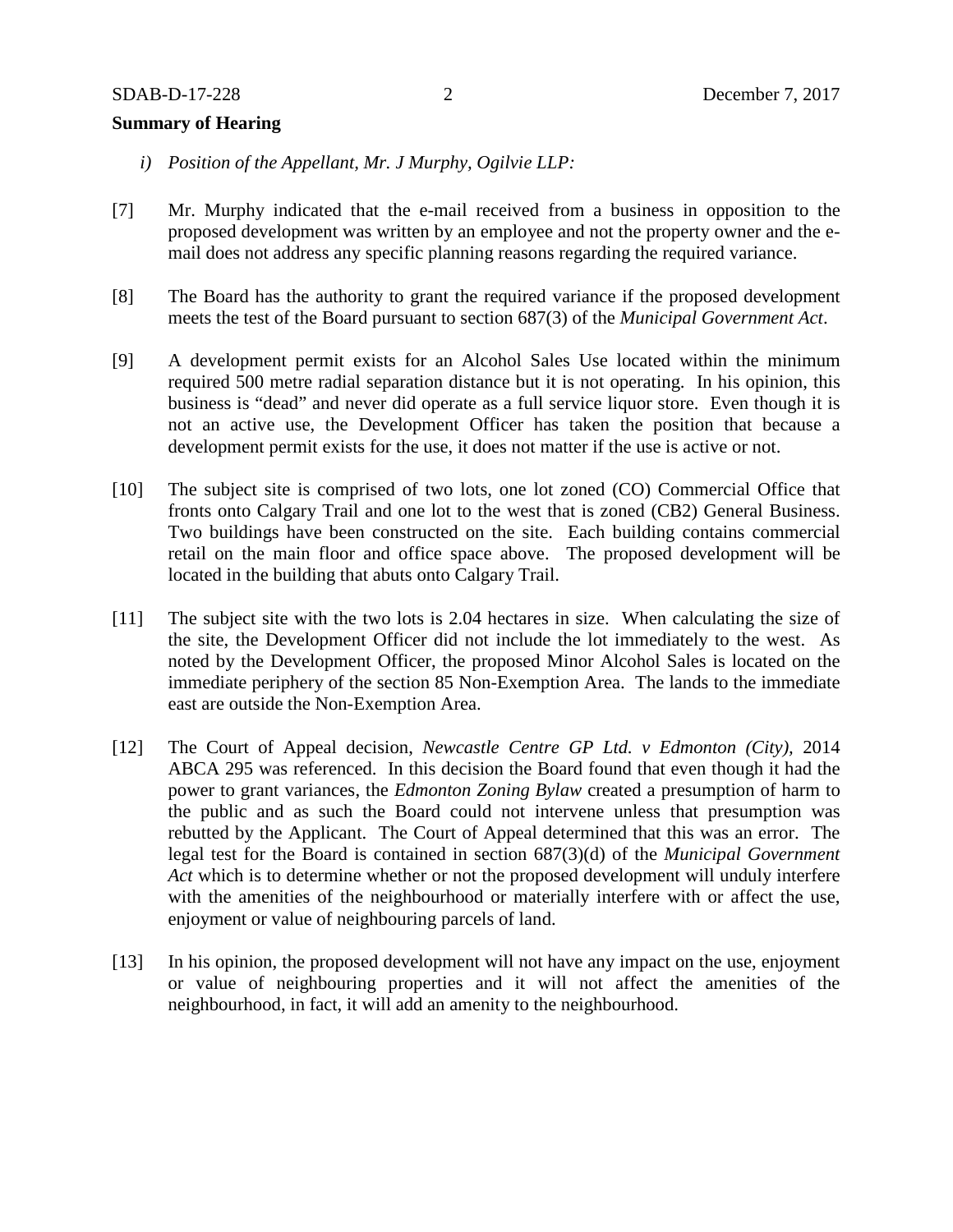- [14] Photographs of the subject site were referenced to illustrate the location of the site and the surrounding area. There is a service station located immediately north of the subject site on Calgary Trail. A food services supply business is located north of the service station. An employee of this business submitted the e-mail in opposition to the proposed development.
- [15] The non-operational Alcohol Sales Use is located approximately 113 metres from the subject site across Calgary Trail.
- [16] A photograph was referenced to show the west side of the building that will house the proposed alcohol sales and the second building on the site that backs onto the parking lot. The primary entrance to the proposed Minor Alcohol Sales will be from the rear of the building so that customers can use the parking lot at the rear.
- [17] A photograph of the non-operational alcohol sales was referenced to illustrate signage for the originally approved cold beer store that was going to be used as an off-sale outlet for the Ranch Roadhouse. New liquor laws now allow the sale of packaged, un-opened beer to be sold from a bar. It is his assumption that the original developers determined that the cold beer store was not a worthwhile venture and did not proceed.
- [18] An updated October 2017 Google Earth map was referenced to illustrate the completed buildings on the site and the configuration of the site. Three separate accesses will be provided to the site and he reiterated that the primary access for the proposed Minor Alcohol Sales will be from the rear of the building in order to allow customers to use the parking lot.
- [19] Billy Bob's Liquor Store was searched on the internet. The phone numbers provided were no longer in service and the working hours indicated that it was closed from Monday to Sunday.
- [20] Information obtained from a search of the Alberta Gaming and Liquor Commission website indicated that the seven closest liquor stores are located more than 500 metres from the subject site. The Alberta Gaming and Liquor Commission website does not list Billy Bob's Liquor Store because it does not have a licence. Therefore, the existing use is gone but the development permit still exists.
- [21] Residents have difficulty accessing the two closest liquor stores in the area adjacent to the subject site because Gateway Boulevard and Calgary Trail are one-way roadways. The proposed development will provide an amenity that is expected in most neighbourhoods and will not negatively impact the use, enjoyment or value of neighbouring properties because the site is large and will accommodate customer parking at the rear of the building.
- [22] The proposed use is a Permitted Use in this Zone that requires one variance and there is no land use planning reason that would suggest that the variance should not be granted.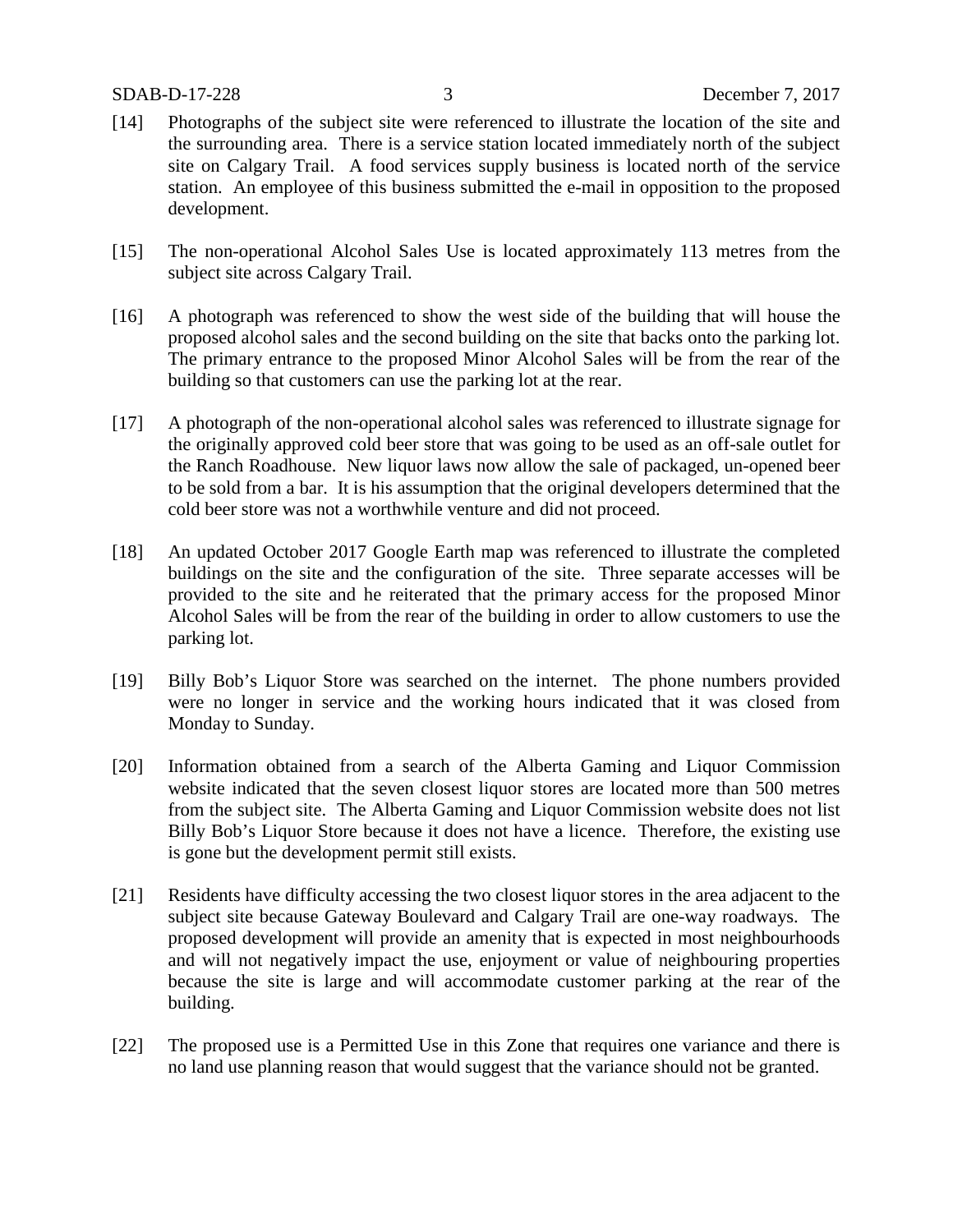- [23] Mr. Murphy provided the following information in response to questions from the Board:
	- a) The parking requirements have been met and the Applicant will comply with all of the CPTED regulations. The initial review of the proposed number of parking spaces and a possible deficiency was done prior to the identification of complementary uses on the site.
	- b) In order to be in the exemption area, both the proposed development and Billy Bob's Liquor Store would have to be outside of the identified boundary. If either one is located inside the boundary, a variance would not be granted.
	- *ii) Position of the Development Authority, Mr. N. Shah*
- [24] Mr. Shah provided a written submission and did not attend the hearing.

#### **Decision**

- [25] The appeal is **ALLOWED** and the decision of the Development Authority is **REVOKED**. The development is **GRANTED** as applied for to the Development Authority, subject to the following **CONDITIONS**:
	- 1. No parking, loading, storage, trash collection, outdoor service or display area shall be permitted within a Setback (Reference Section 360.4(4));
	- 2. Immediately upon demolition/ alterations of the building, the site shall be cleared of all debris;
	- 3. Any outdoor lighting for any development shall be located and arranged so that no direct rays of light are directed at any adjoining properties, or interfere with the effectiveness of any traffic control devices. (Reference Section 51);
	- 4. All required parking and loading facilities shall only be used for the purpose of accommodating the vehicles of clients, customers, employees, members, residents or visitors in connection with the building or Use for which the parking and loading facilities are provided, and the parking and loading facilities shall not be used for driveways, access or egress, commercial repair work, display, sale or storage of goods of any kind. (Reference Section 54.1(1)(c));
	- 5. Parking spaces for the disabled shall be provided in accordance with the Alberta Building Code in effect at the time of the Development Permit application, for which no discretion exists and be identified as parking spaces for the disabled through the use of appropriate signage, in accordance with Provincial standards. (Reference Section 54.1(3));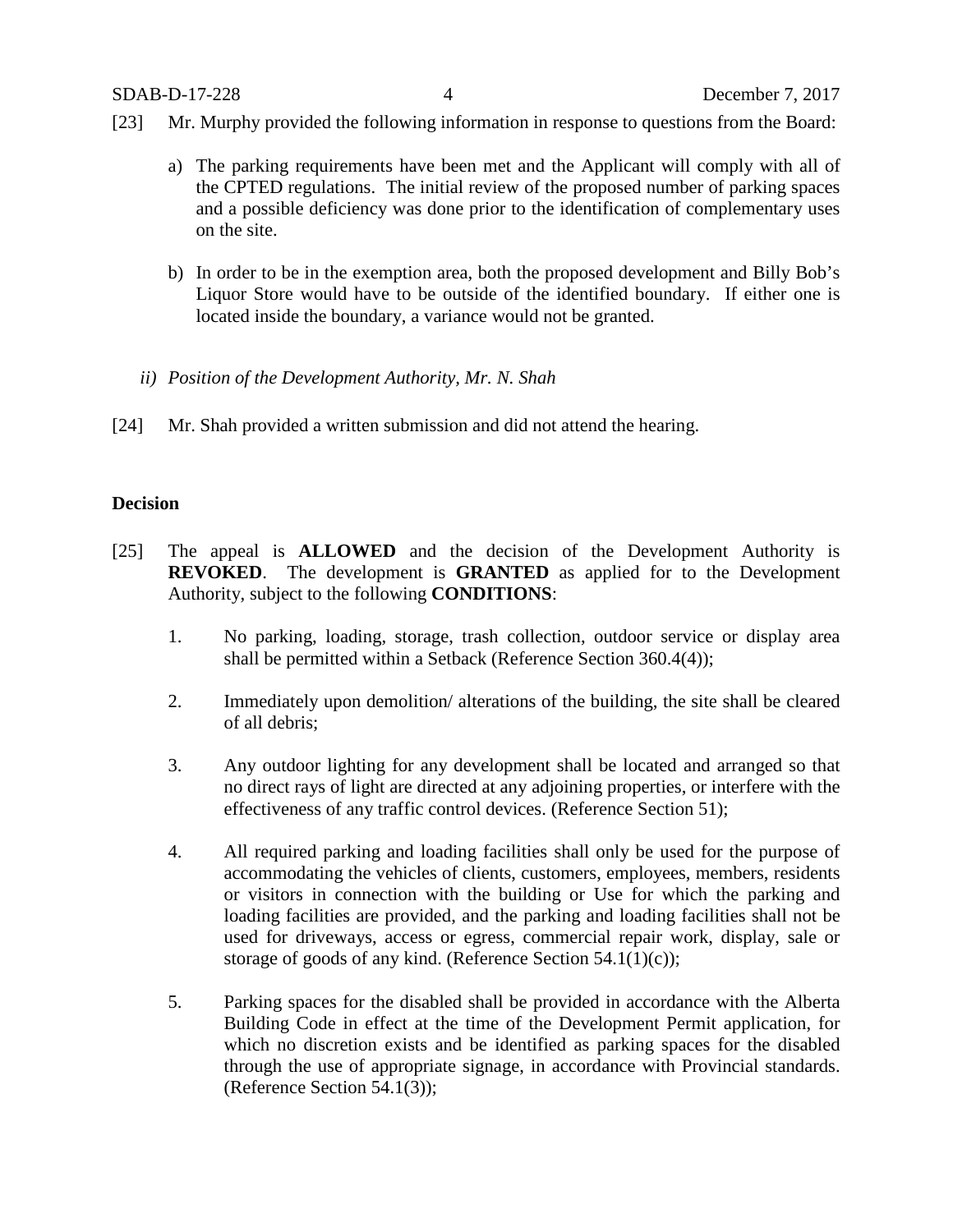- 6. The off-street parking, loading and unloading (including aisles or driveways) shall be hard surfaced, curbed, drained and maintained in accordance to Section 54.6;
- 7. All outdoor trash collection areas shall be located and screened to the satisfaction of the Development Officer in accordance with Sections 55(4)  $\&$  (5).

#### **NOTES**

- 1) This Development Permit is not a Business Licence. A separate application must be made for a Business Licence.
- 2) Signs require separate Development Applications.
- [26] In granting the development the following variance to the *Edmonton Zoning Bylaw* is allowed:
	- 1. Section 85(1) is waived to allow the proposed Minor Alcohol Sales to be less than 500 metres from any other Major Alcohol Sales or Minor Alcohol Sales.

#### **Reasons for Decision**

- [27] Minor Alcohol Sales is a Permitted Use in the (CO) Commercial Office Zone.
- [28] The proposed development complies with all of the development regulations pursuant to section 85 of the *Edmonton Zoning Bylaw* with the exception of the minimum required 500-metre separation distance from any Major or Minor Alcohol Sales Use.
- [29] The Board grants the required variance for the following reasons:
	- a) The proposed Minor Alcohol Sales Use and the existing Minor Alcohol Sales Use are both located in commercial, non-residential Zones. Therefore, the proximity of the two businesses will not have a negative impact on any nearby residences.
	- b) The proposed development will be located on the ground floor of a new commercial office complex located on Calgary Trail, a major arterial highway and will not cause any significant increase in traffic.
	- c) The proposed development will be separated from a defunct cold beer store by at least four lanes of arterial level traffic. This in and of itself creates a significant buffer that will mitigate the variance granted in the minimum required separation distance.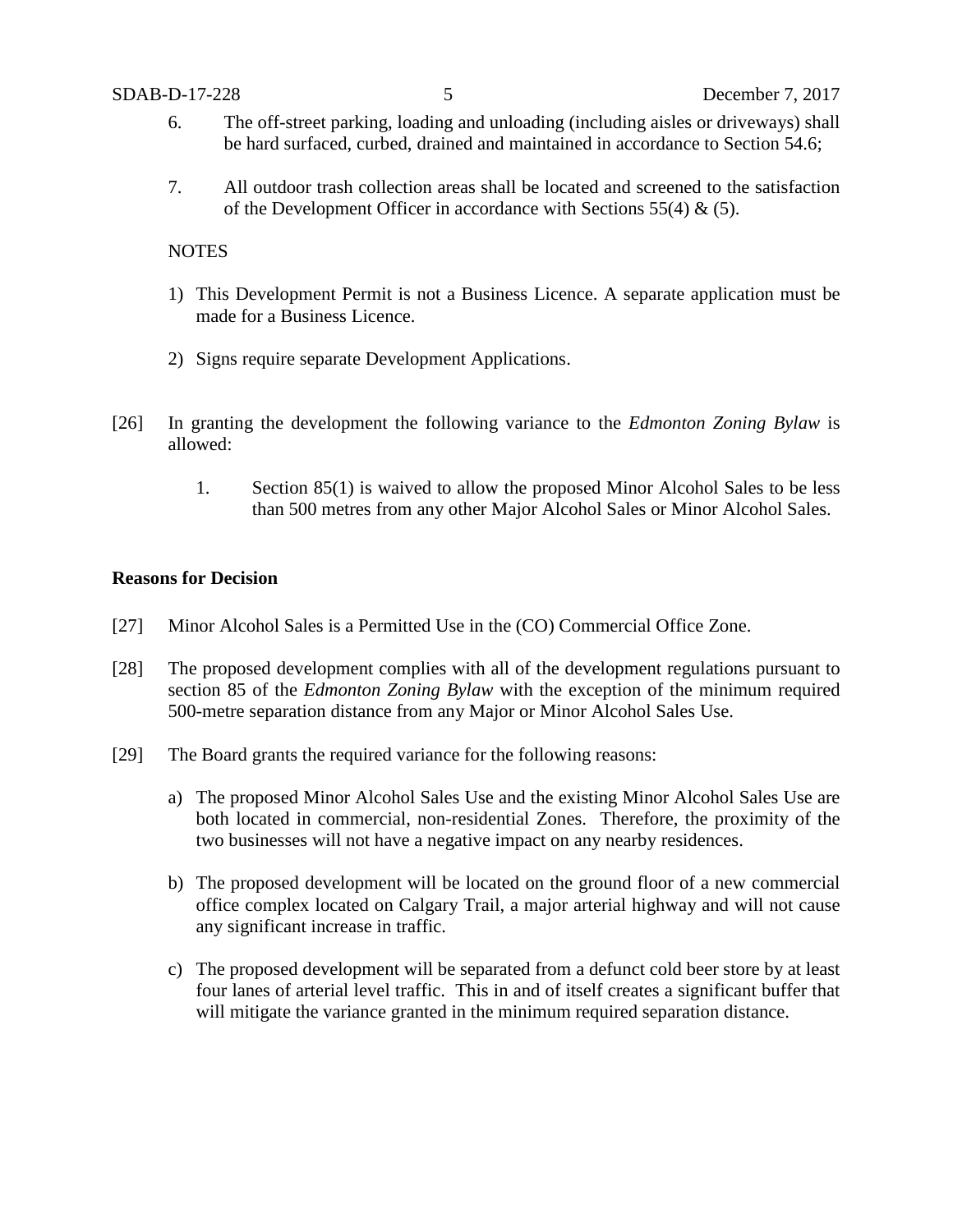- d) The existing cold beer store located 89 metres from the proposed development does not front onto Calgary Trail and therefore the proposed Minor Alcohol Sales will not increase the visual proliferation of liquor stores.
- e) Parking will be provided in a large parking lot located west of the subject Site behind the building that will house the proposed Minor Alcohol Sales Use which will further mitigate the variance required in the separation distance.
- f) The subject Site is located on the periphery of the section 85 Non-Exemption Area.
- g) No one attended the hearing in opposition to the proposed development and the Board notes that the only letter of opposition received provided an exhortation about the necessity to follow the rules set out in the *Edmonton Zoning Bylaw* but did not provide any planning reasons that would cause the Board to consider not granting the required variance.
- h) The Court of Appeal decision set out in *Newcastle Centre GP Ltd. v Edmonton (City),*  2014 ABCA 295, directs the Board to make a decision on a requested variance based on planning reasons. Based on those reasons, the Board must determine whether or not the proposed development will unduly interfere with the amenities of the neighbourhood or materially interfere with or affect the use, enjoyment or value of neighbouring parcels of land, pursuant to section 687(3)(e) of the *Municipal Government Act*.
- i) For all of the above reasons, the Board finds that the proposed development, with the required variance, will not unduly interfere with the amenities of the neighbourhood nor materially interfere with or affect the use, enjoyment or value of neighbouring parcels of land.

Mr. I. Wachowicz, Chair Subdivision and Development Appeal Board

Board members in attendance: Mr. V. Laberge, Mr. L. Pratt, Mr. A. Peterson, Ms. E. Solez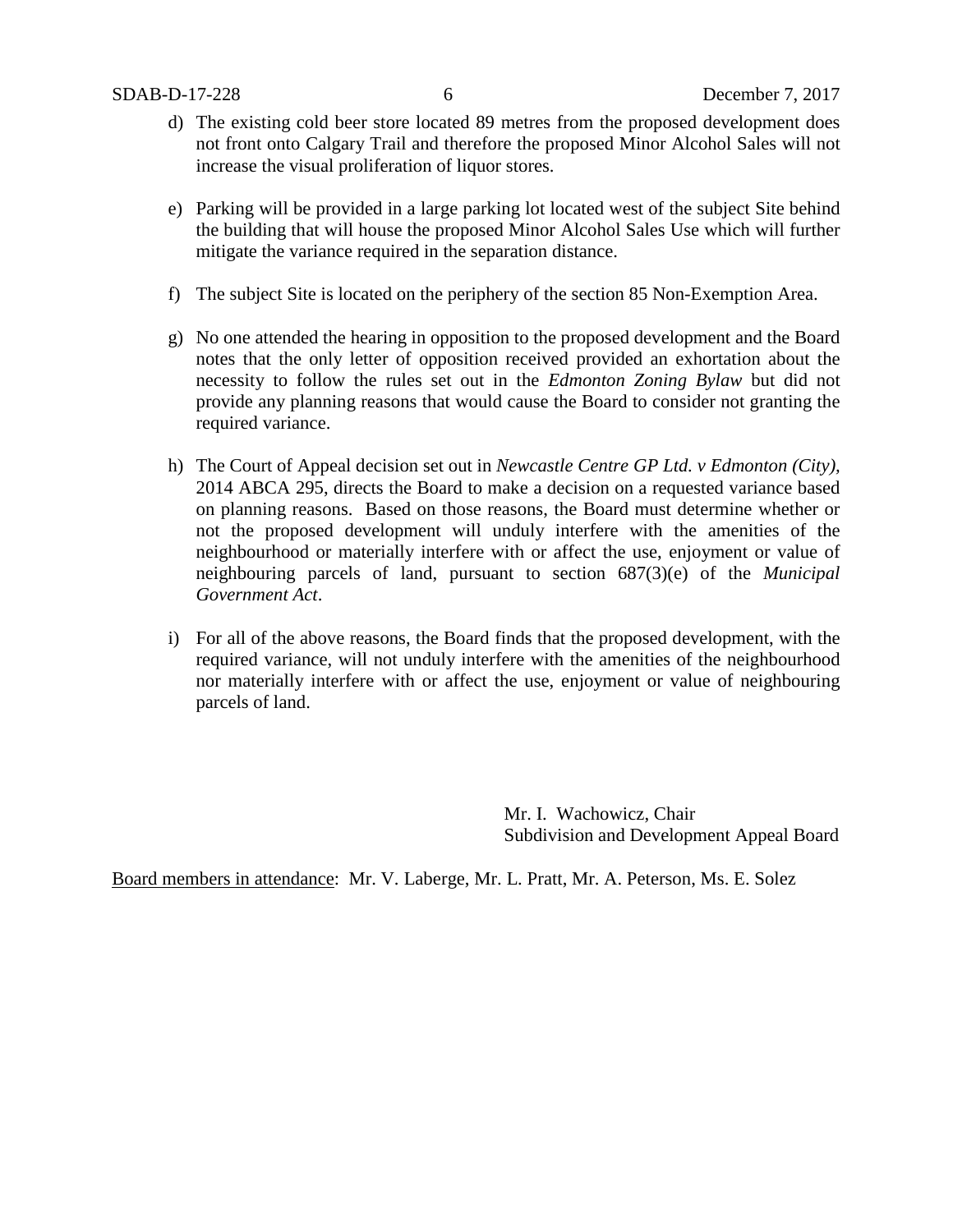#### **Important Information for the Applicant/Appellant**

- 1. This is not a Building Permit. A Building Permit must be obtained separately from the Sustainable Development Department, located on the 2nd Floor, Edmonton Tower, 10111 – 104 Avenue NW, Edmonton, AB T5J 0J4.
- 2. Obtaining a Development Permit does not relieve you from complying with:
	- a) the requirements of the *Edmonton Zoning Bylaw*, insofar as those requirements have not been relaxed or varied by a decision of the Subdivision and Development Appeal Board,
	- b) the requirements of the *Alberta Safety Codes Act*,
	- c) the *Alberta Regulation 204/207 – Safety Codes Act – Permit Regulation*,
	- d) the requirements of any other appropriate federal, provincial or municipal legislation,
	- e) the conditions of any caveat, covenant, easement or other instrument affecting a building or land.
- 3. When an application for a Development Permit has been approved by the Subdivision and Development Appeal Board, it shall not be valid unless and until any conditions of approval, save those of a continuing nature, have been fulfilled.
- 4. A Development Permit will expire in accordance to the provisions of section 22 of the *Edmonton Zoning Bylaw, Bylaw 12800*, as amended.
- 5. This decision may be appealed to the Alberta Court of Appeal on a question of law or jurisdiction under section 688 of the *Municipal Government Act*, RSA 2000, c M-26. If the Subdivision and Development Appeal Board is served with notice of an application for leave to appeal its decision, such notice shall operate to suspend the Development Permit.
- 6. When a decision on a Development Permit application has been rendered by the Subdivision and Development Appeal Board, the enforcement of that decision is carried out by the Sustainable Development Department, located on the 2nd Floor, Edmonton Tower, 10111 – 104 Avenue NW, Edmonton, AB T5J 0J4.

*NOTE: The City of Edmonton does not conduct independent environmental checks of land within the City. If you are concerned about the stability of this property for any purpose, you should conduct your own tests and reviews. The City of Edmonton, when issuing a development permit, makes no representations and offers no warranties as to the suitability of the property for any purpose or as to the presence or absence of any environmental contaminants on the property.*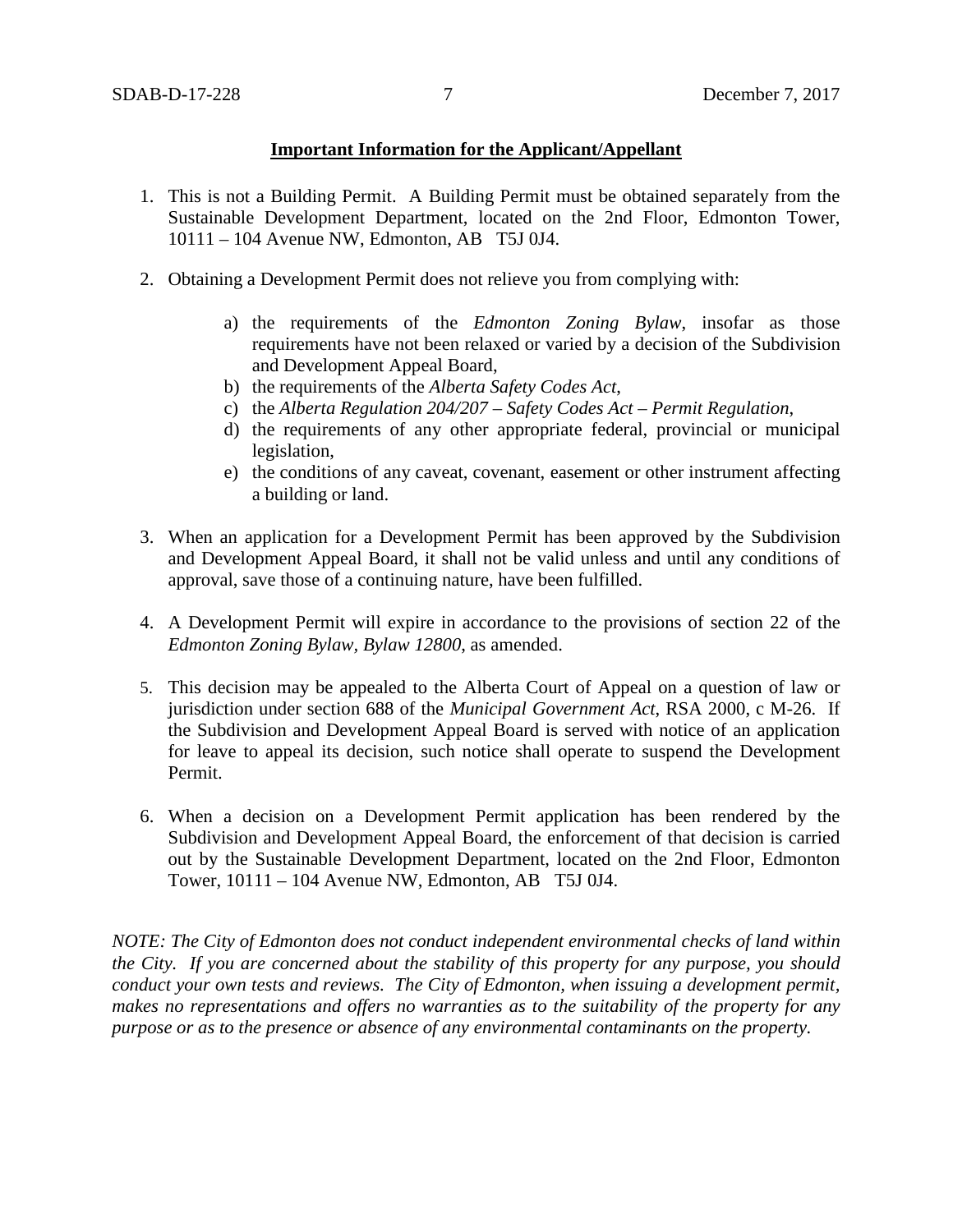

## SDAB-D-189

# Application 246478239-001

An appeal to Construct two Commercial Use buildings (Building 1: Health Services in CRU's 101, 102, 201 - 203; General Retail in CRU's 103 - 108; P.F.O. in CRU's 111 - 115, 204, 205; Restaurant (119 sq.m. of Public Space) in CRU 109; Specialty Food Service (119 sq.m. of Public Space) in CRU 110; Building 2: P.F.O. in CRU 116-0, General Retail in CRU 117-0, Restaurant (88 sq.m. of Public Space) in CRU 118-0) with an underground parkade and demolish an existing building at 5120 - 122 Street NW was WITHDRAWN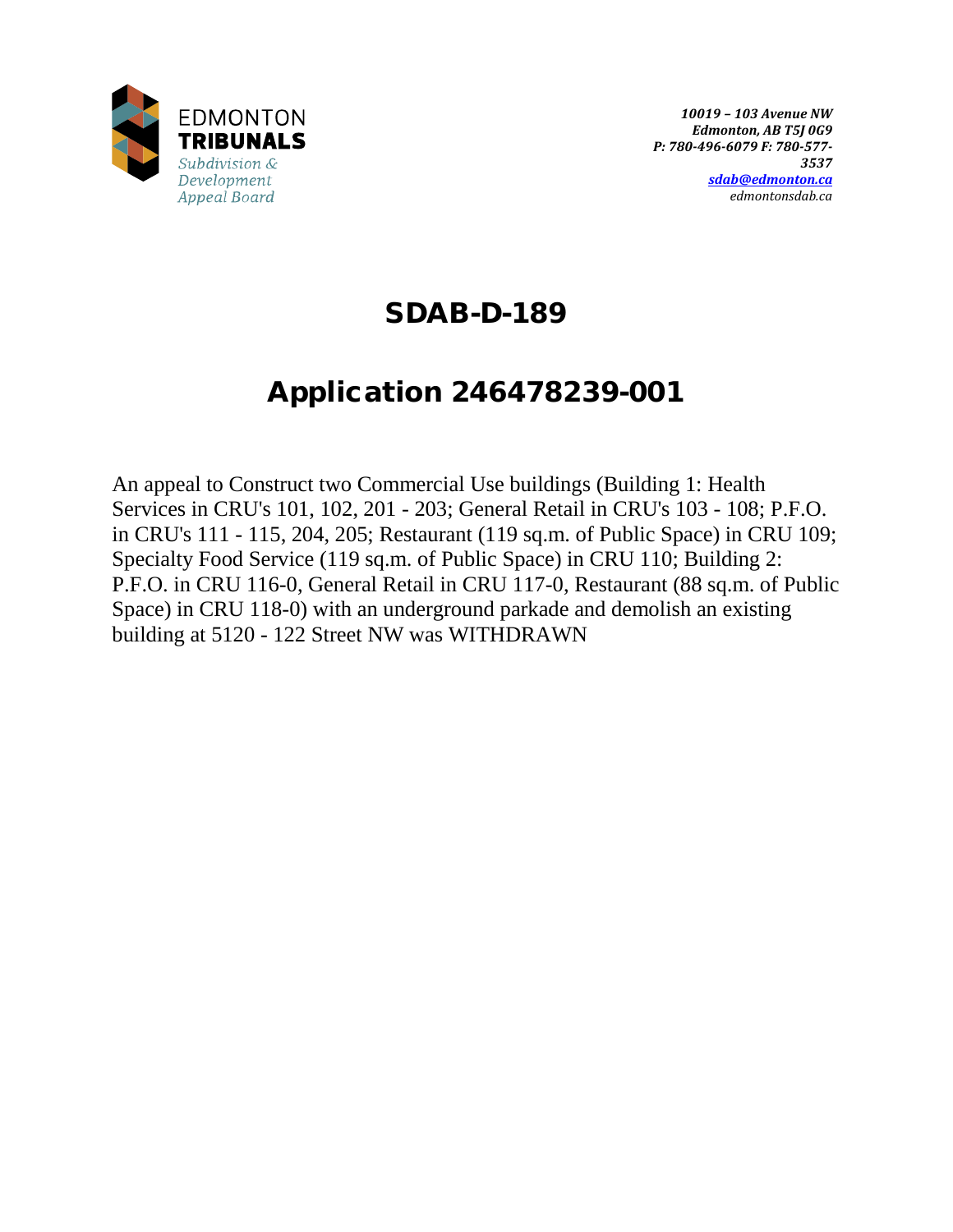

Date: December 7, 2017 Project Number: 259441393-001 File Number: SDAB-D-17-198

## **Notice of Decision**

[1] On October 25, 2017 and November 22, 2017, the Subdivision and Development Appeal Board (the "Board") heard an appeal that was filed on **October 3, 2017**. The appeal concerned the decision of the Development Authority, issued on September 11, 2017, to approve the following development:

> **Change the use of a Professional, Financial and Office Support Service and Automotive and Minor Recreation Vehicle Sales/Rentals building to a Religious Assembly (Minor) and to construct exterior alterations (new vestibule).**

- [2] The subject property is on Plan 0222822 Blk J Lot 3, located at 12320 Mount Lawn Road NW, within the (IB) Industrial Business Zone. The Yellowhead Corridor Area Structure Plan applies to the subject property.
- [3] The following documents were received prior to the hearing and form part of the record:
	- A copy of the Development Permit application with attachments, proposed plans, and the approved Development Permit;
	- The Development Officer's written submission; and
	- The Appellant's submissions.
- [4] The following exhibits were presented during the hearing and form part of the record:
	- Exhibit A Photographs and a map from Legal Counsel for the Respondent; and
	- Exhibit B Highlighted portions of the Public Health Act, *Food Regulation*, submitted by Legal Counsel for the Respondent.

## **Preliminary Matters (October 25, 2017)**

[5] The Board made and passed the following motion: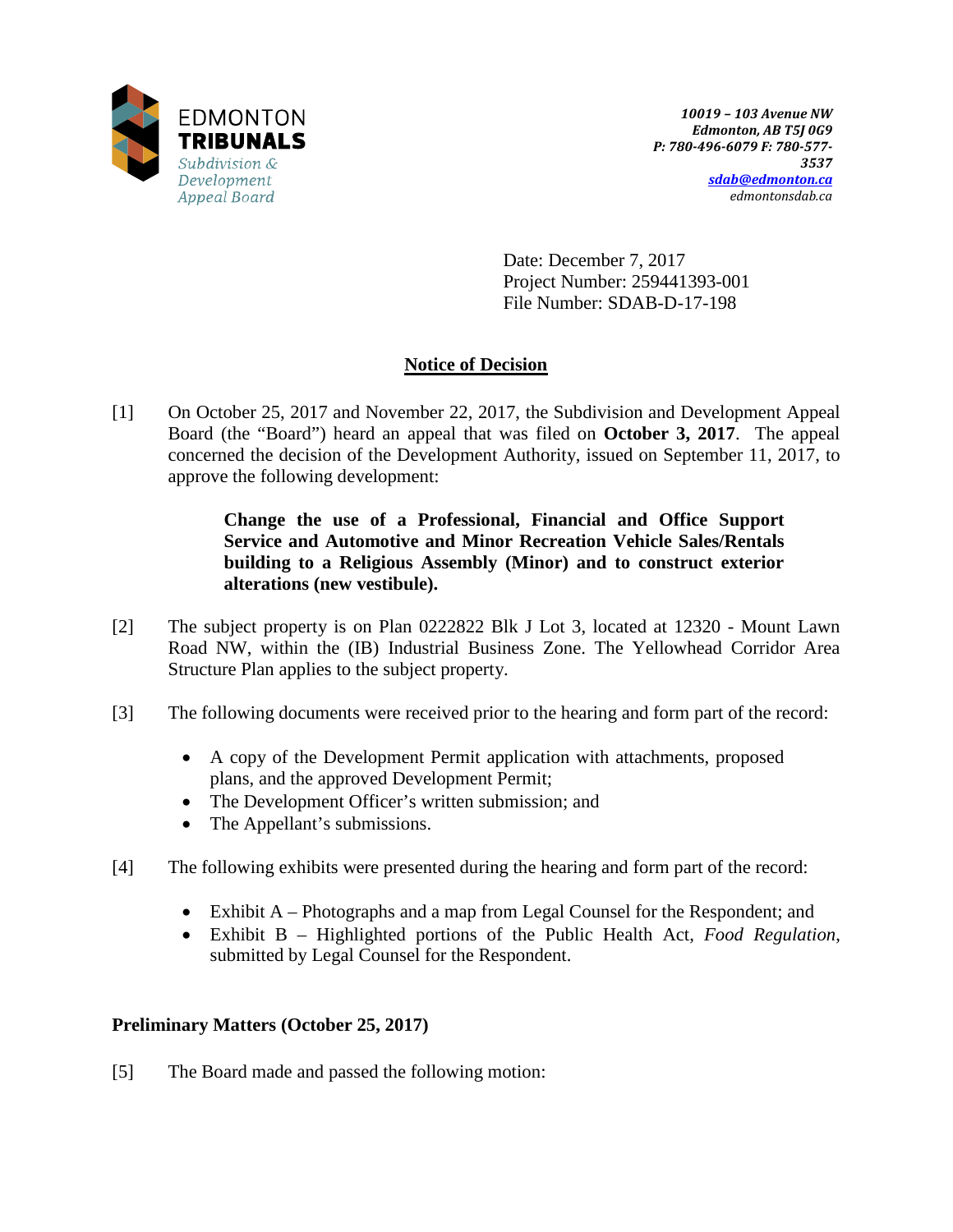That SDAB-D-17-198 be tabled to November 22, 2017.

#### [6] **Reasons for the Decision**

- 1. Mr. A. Slawsky confirmed he was seeking a postponement as he had just recently hired legal counsel. He provided a letter from Mr. T. Shandro of Wilson Laycraft as confirmation.
- 2. Mr. M. Gunther and Mr. I. Welch of the City took no position regarding the postponement request.
- 3. Mr. J. Murphy, legal counsel for the Respondent, did not oppose the postponement.

#### **Preliminary Matters (November 22, 2017)**

- [7] At the outset of the appeal hearing, the Chair confirmed with the parties in attendance that there was no opposition to the composition of the panel.
- [8] The Chair outlined how the hearing would be conducted, including the order of appearance of parties, and no opposition was noted.
- [9] The appeal was filed on time, in accordance with section 686 of the *Municipal Government Act*, RSA 2000, c M-26.
- [10] The Chair noted that the Appellant, Mr. A. Slawsky had provided detailed submissions several hours prior to the hearing. The Chair asked Legal Counsel for the Respondent, Mr. J. Murphy and Legal Counsel for the City, Mr. M. Gunther, if they had any concerns regarding the timing of the submission. Mr. Murphy expressed concern but did not foresee any difficulties. However, he reserved his right to request a postponement during the hearing if it became necessary. Mr. Gunther indicated that he had not had an opportunity to review the Appellant's submissions but did not feel that an adjournment was required.
- [11] Mr. T. Shandro, Legal Counsel for the Appellant, indicated that if either party felt prejudiced he would support an adjournment request. However, if the Board decides not to consider a submitted document, it was his opinion that it would be more appropriate to postpone the hearing to allow for a review.
- [12] Mr. Murphy expressed concern about postponing the hearing again because it would seize the Board panel and further suspend the approved development permit.
- [13] The Chair indicated that these matters would be dealt with during the hearing if there is an issue.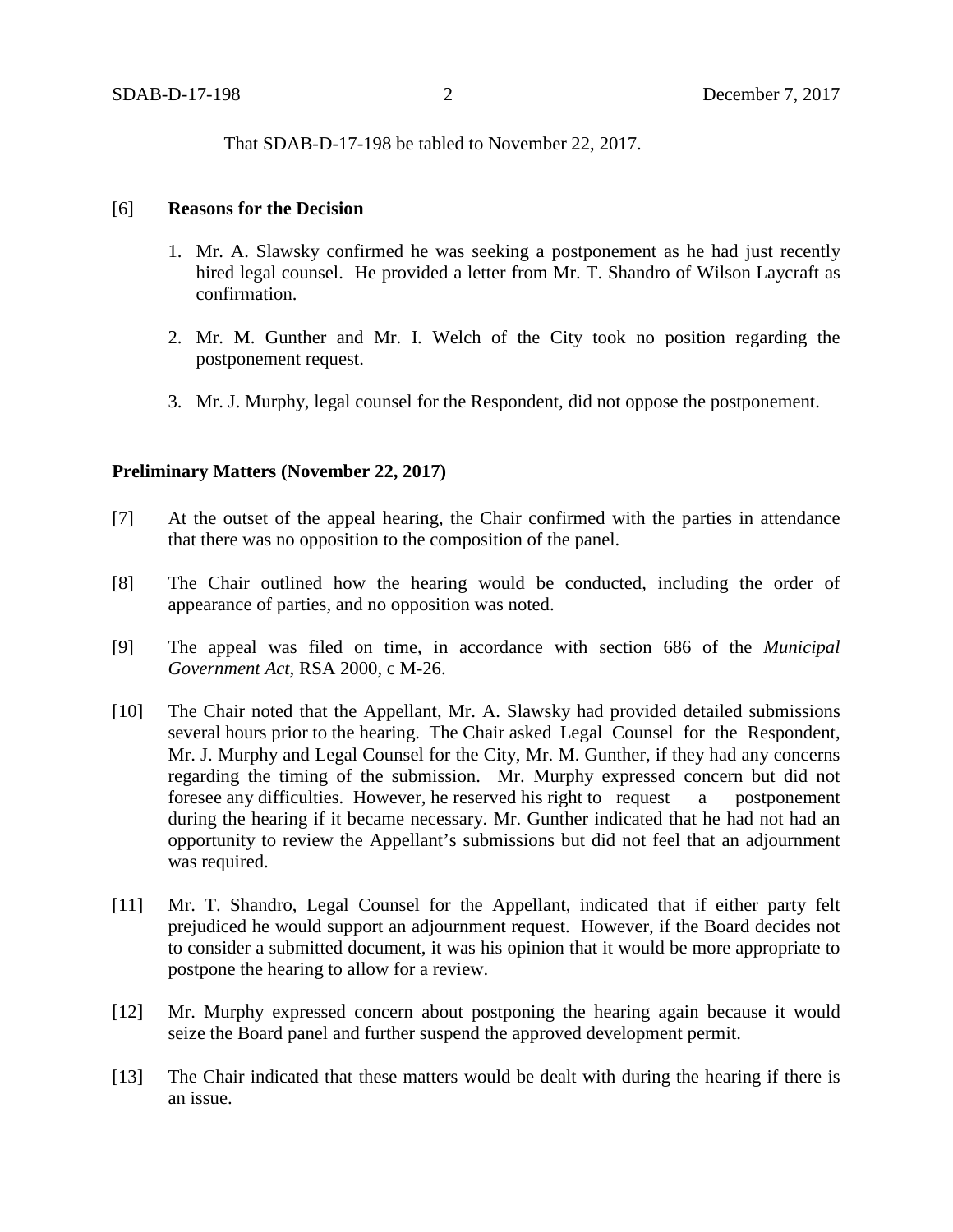#### **Summary of Hearing**

- *i) Position of the Appellant, Mr. A. Slawsky, Baron Real Estate Investments Ltd.:*
- [14] Mr. Slawsky was represented by Mr. T. Shandro, Legal Counsel. Mr. Shandro introduced the parties who would be providing evidence on behalf of the Appellant.
	- Mr. D. Starchuk, will provide context in terms of the contamination of the subject site based on personal experience.
	- Mr. M. McCormick is an environmental engineer who will address the contamination concerns.
	- Mr. S. Enders is a real estate agent who will address the material effect of the proposed development on the Appellant's site.
	- Mr. M. Hewitt may provide further context regarding the submissions of the Development Authority and the Respondent.
- [15] Mr. Shandro indicated that the applicable legislation and policies includes the *Edmonton Zoning Bylaw* (the "*Bylaw*"), the Yellowhead Corridor Area Structure Plan (the "ASP"), the Municipal Development Plan, "*The Way We Grow*" (the "MDP"), the *Municipal Government Act* (the "*Act*"), the *Subdivision and Development Regulation*, Alta Reg 43/2002 (the "SD Regulation") and the City of Edmonton Environmental Site Assessment Guidebook (the "Guidebook").
- [16] Mr. Slawsky filed the appeal because the proposed development contravenes the legislation and because the on-site parking is insufficient. Therefore, the proposed development will unduly interfere with the amenities of the neighbourhood and materially interfere with and affect the use, enjoyment and value of neighbouring parcels of land.
- [17] Mr. Slawsky's site is zoned (IH) Heavy Industrial ("IH Zone"). The general purpose of this zone is to provide for industrial Uses that, due to their appearance, noise, odour, risk of toxic emissions, or fire and explosion hazards, are incompatible with residential, commercial and other land uses.
- [18] Some uses such as a lawyer's office or engineer's office located on the subject site would support and service the surrounding industrial Uses, but the proposed development will not.
- [19] The proposed development contravenes the purpose and objectives of the ASP, specifically policy 3.1.2 which states that the purpose of the plan is to preserve and rejuvenate the industrial character of the Yellowhead Trail Corridor. The objective in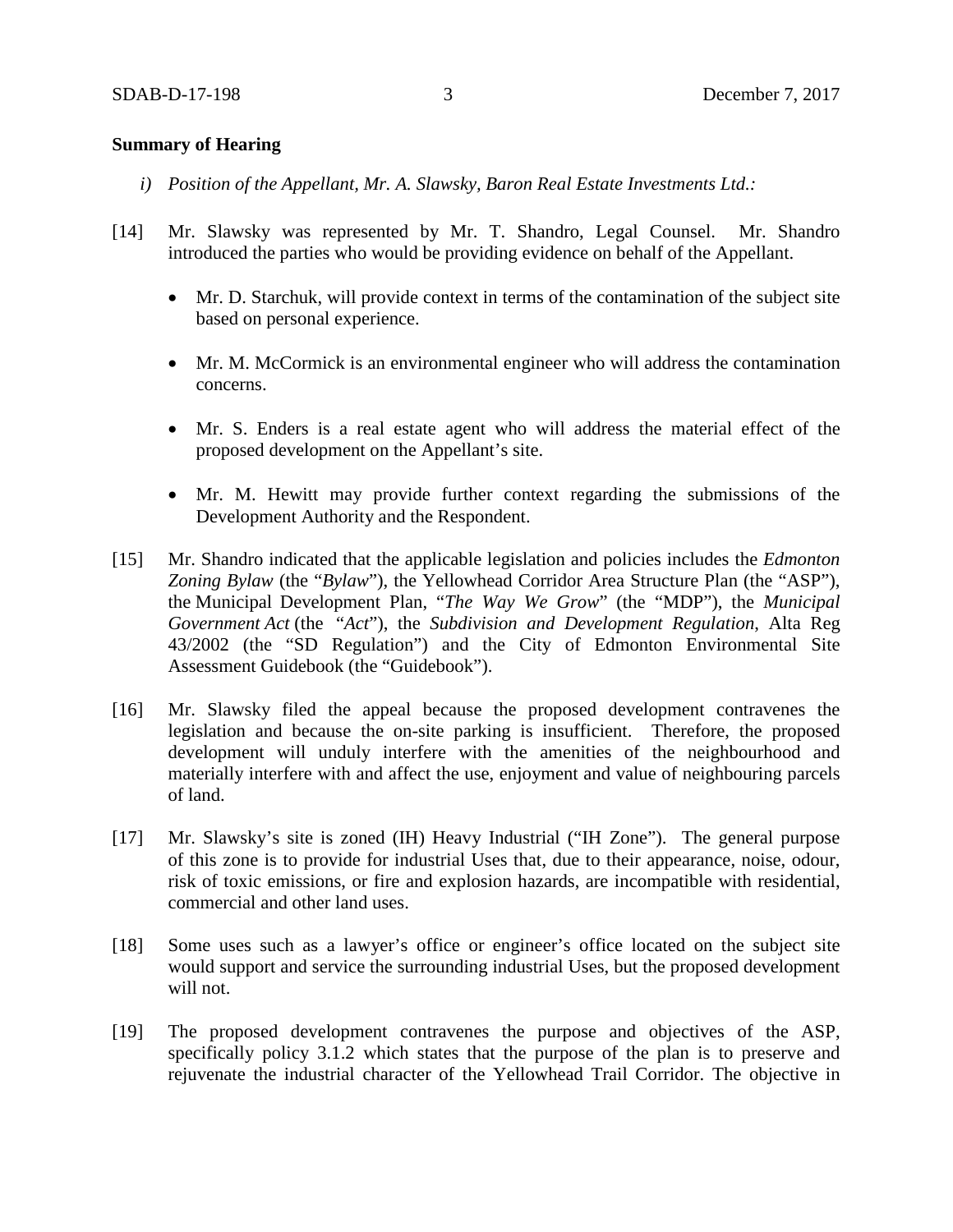policy 3.2.2(iv) is to limit the intrusion of commercial uses in the industrial areas of the Corridor. Therefore, Religious Assemblies should not be scattered throughout the Zone.

[20] Section 13(3) of the SD Regulation states:

(3) Subject to subsection (5), a development authority shall not issue a development permit for a school, hospital, food establishment or residence, nor may a school, hospital, food establishment or residence be constructed if the building site:

- (a) is within 450 metres of the working area of an operating landfill,
- (b) is within 300 metres of the disposal area of an operating or non-operating landfill,
- (c) is within 450 metres of the working area or disposal area of a non-operating hazardous waste management facility,
- (c.1) is within 450 metres of the working area or disposal area of an operating hazardous waste management facility, or
- (d) is within 300 metres of the disposal area of an operating storage site.
- [21] Section 13(1)(a) of the SD Regulation defines a "disposal area" as those areas of a parcel of land that (i) have been used and will be used again for the placing of waste material, or where waste processing or (ii) a burning activity is conducted in conjunction with a hazardous waste management facility or landfill.
- [22] Section 1(1)(c) of the SD Regulation states that "food establishment" means food establishment as defined in the *Food Regulation*.

The *Food Regulation*, Alta Reg 31/2006 defines a food establishment as:

a place where food is handled. (section  $1(1)(r)$ )

Handle is defined as:

in relation to food, the supply, sale, offering for sale, processing, preparation, packaging, providing, display, service, dispensing, storage or transportation of any food that is intended for public consumption. (section  $1(1)(v)$ )

Food is defined as:

Any substance, including water and ice, intended for use in whole or in part for human consumption, but does not include a drug, medication, or health related product regulated under the *Pharmaceutical Profession Act* or the *Food and Drugs Act* (Canada). (section 1(1)(p))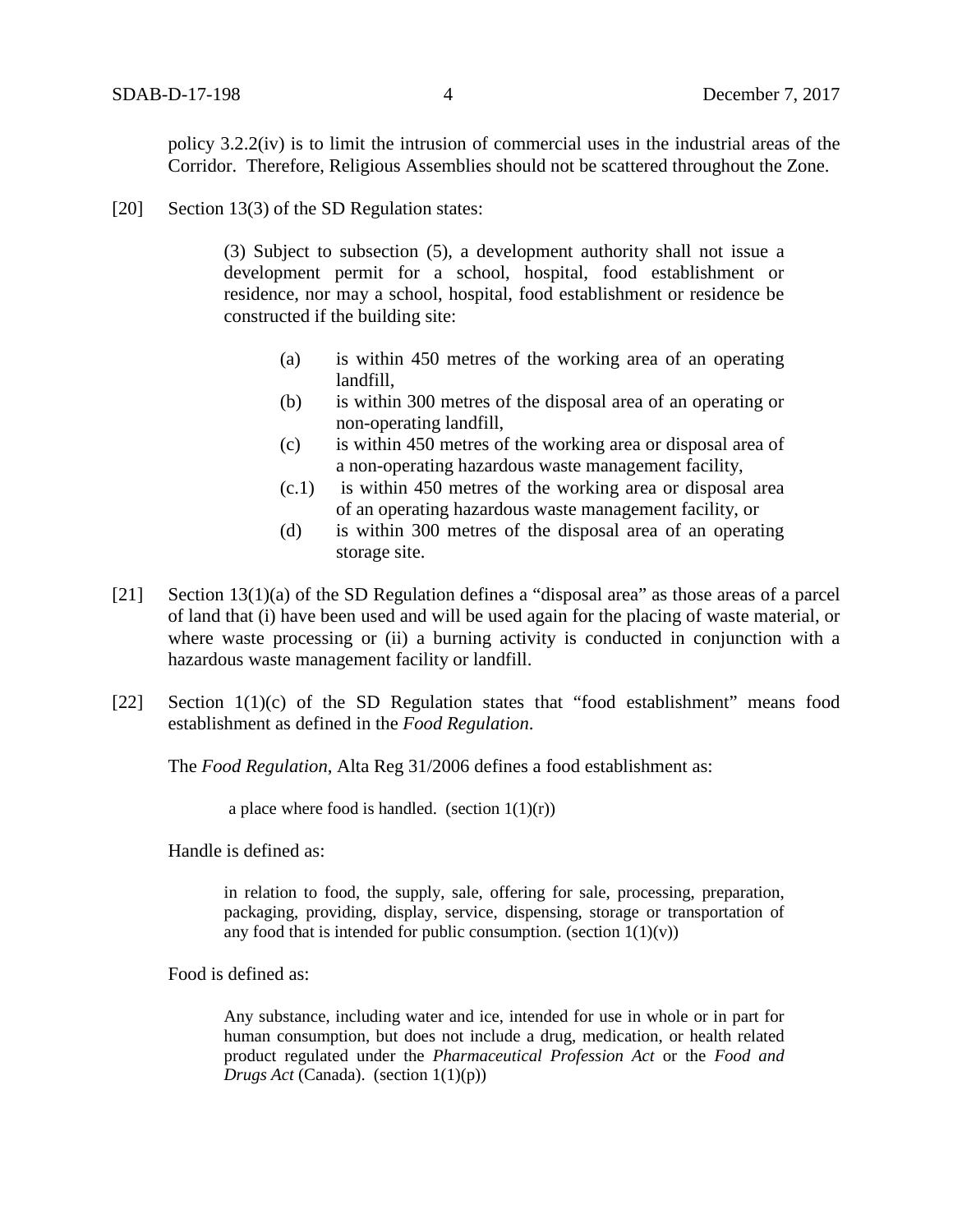- [23] Both the subject site and Mr. Slawsky's site are non-operating landfills or nonoperating hazardous waste management facilities.
- [24] It was noted that section 2(2) of the *Food Regulation* states that this regulation does not apply to food handling for the purpose of operating (a) a bake sale, (b) a restricted function, a (c) potluck or (d) a private dwelling.
- [25] Section 1(1)(mm) of the *Food Regulation* defines a Restricted Function as a function that is:
	- (i) run by a community organization or an individual exclusively for the benefit of the members of an organization or the individual's family, and
	- (ii) not open to the general public,

where attendance is by personal invitation and food is provided for attendees by volunteer caterers, including, without limitation, meetings, retreats and family reunions.

- [26] Section 1(1)(hh) of the *Food Regulation* defines Potluck as a gathering of individuals where some or all of the attendees bring food to be shared with the other attendees at no cost to the attendees and includes, without limitation, company or church picnics and neighbourhood block parties. Policy 9.5.1.2 of the MDP requires the investigation of potentially contaminated sites for selected planning applications and requires remediation to ensure site suitability, which has not been complied with for the subject site and the site is not suitable for the proposed use.
- [27] The Guidebook is not a regulatory or a statutory plan but rather a policy developed by the City. The site requires a Phase 1 Environmental Site Assessment be completed if the Development Officer has reason to believe that a site may be contaminated and/or the *Bylaw* establishes these requirements through a DC1 or DC2 direct control area. In reviewing this development permit application, the Development Officer did not believe this was the case for this site.
- [28] The Development Officer should have considered that the Religious Assembly may serve food from this site before or after services, and a Children's Church will offer Sunday services.
- [29] The proposed Religious Assembly may create parking problems in this industrial zone. The abutting roadways are very narrow and it could create a safety issue. There is truck traffic on these roadways 24 hours a day, 7 days per week. The Applicant did not consider the impact of the surrounding land uses.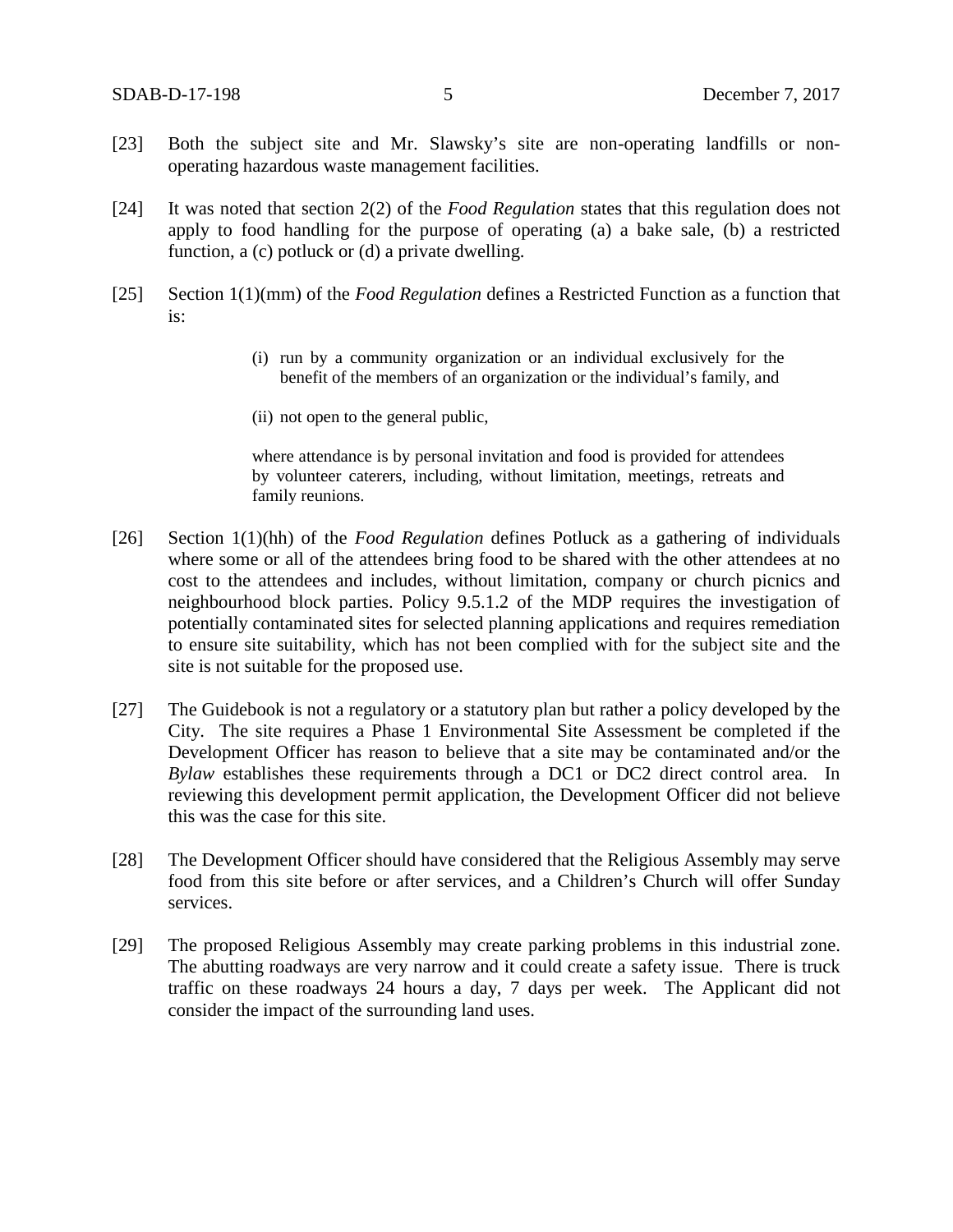- [30] Mr. Shandro reserved comments on the *Bylaw* regulations.
- [31] Mr. McCormick advised the Board that he has worked in this field for over 25 years and has experience working in Edmonton with contaminated sites and landfills. He has been retained by the City of Edmonton and has conducted numerous assessments on the subject site and many of the surrounding sites. Several environmental assessments were conducted on the subject site.
- [32] His two major concerns are that there is an old landfill located immediately north of the subject site. A parcel of land abutting the northwest end of the subject site was subdivided 10 to 12 years ago. The subdivision removed a sliver of land at the north end because it contained landfill debris. The landfill was operated by the City of Edmonton in the 1950s and was never properly capped or closed.
- [33] A Religious Assembly is a sensitive land use because it allows the inclusion of children, groups and long term occupancy. It provides a public gathering place and food will be available. A 300 metre setback is required from a closed landfill. The subject site is 3.0 metres from the landfill and does not comply with the setback requirement. Gas tanks were removed from under the front portion of the building on the subject site and he is unsure if the Applicant is aware. The fact that the landfill has not been removed causes a clear and present danger for any sensitive land use.
- [34] His second concern is that the subject site is located immediately adjacent to sites that are zoned IH. This zone allows uses like chemical handling and storage, and storage and transportation of dangerous goods. These uses are allowed within Alberta Environment approval. A hazardous waste transfer facility was located within a few metres of the subject site. A buffer zone needs to be provided between properties that are zoned IH and a sensitive land use to ensure that there is no direct impact. Dangerous goods are transported on the only road into these sites that creates a concern for the users of the subject site.
- [35] Mr. McCormick provided the following information in response to questions from the Board:
	- a) A sensitive land use is defined under the Alberta Environmental Protection and Enhancement Act.
	- b) Mr. Slawsky could be held accountable if there is a leak or an incident on his site that impacts other properties in this area.
	- c) The objective of section  $3.2.2$ (iv) of the ASP is to limit the intrusion of commercial uses in the industrial areas of the Corridor. Even though the proposed Religious Assembly is not listed as a commercial or industrial use, attempts should be made to limit these types of non-industrial uses.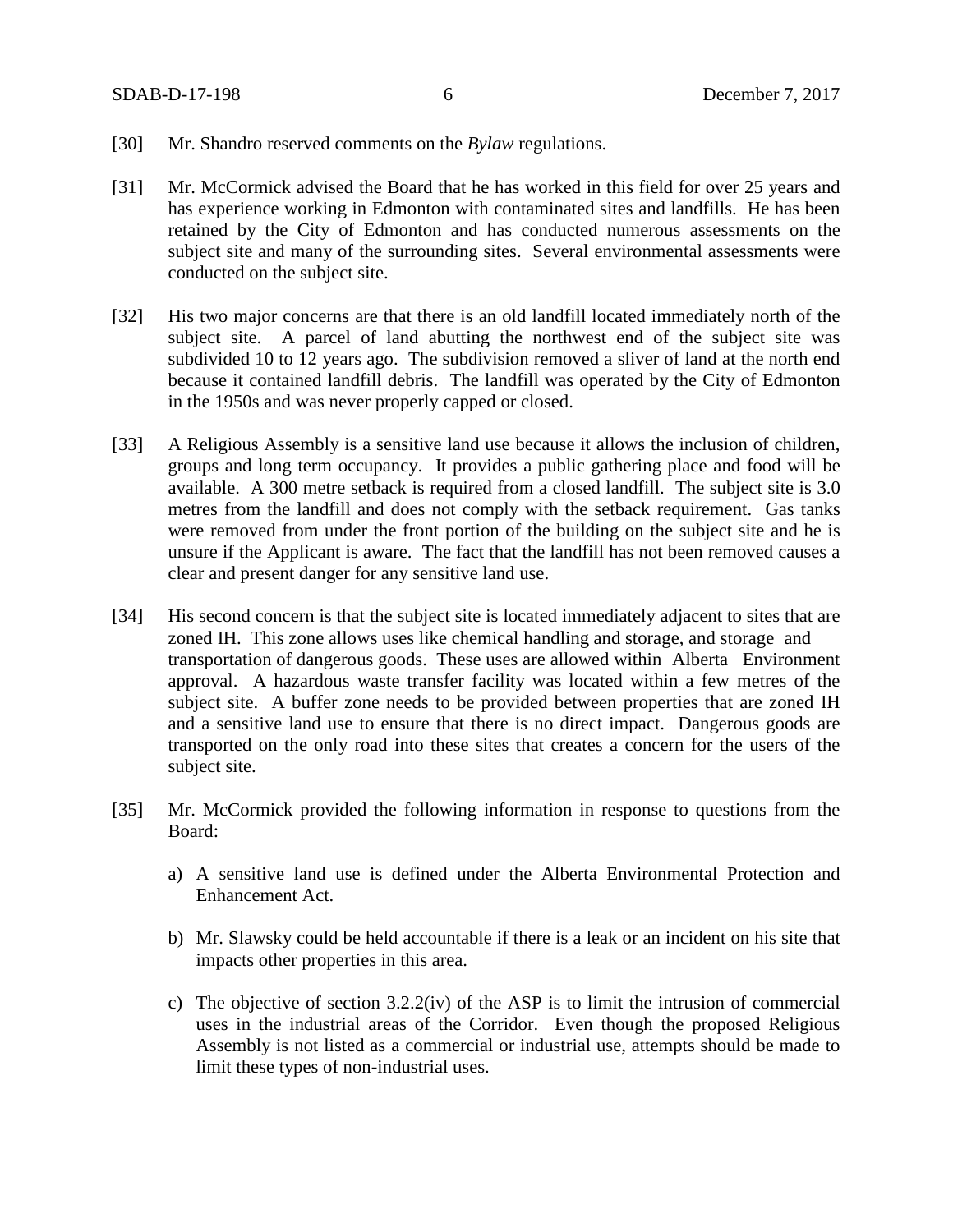- d) Based on a review of the application and the information provided by the Development Authority, this site has not been remediated to a level suitable for the intended use prior to the development and does not comply with policy 9.5.1.1 of the MDP.
- e) In his opinion an investigation of the subject site and remediation was not completed to ensure site suitability to comply with policy 9.5.1.2 of the MDP.
- f) He concluded that remediation was not complete based on information obtained from an environmental engineer who advised that the subject site was not suitable for the proposed use.
- g) He supports policy 9.5.1.3 of the MDP to promote and facilitate brownfield redevelopment to add vitality to established communities but it was his opinion that policy 9.5.1 has to be read and considered together. The subject site is not a brownfield site because it has an active (IB) Industrial Business Zoning and in his opinion, adding vitality to an established Industrial community by putting people at risk is not acceptable.
- h) The City of Edmonton Traffic Bylaw 5990 ("Traffic Bylaw") requires that all dangerous goods storage locations be offset from sensitive land uses.
- i) The Development Officer should have requested an Environmental Site Assessment as part of the review.
- j) A designated kitchen could not be identified on the proposed floor plan but in his opinion, the inclusion of a nursery and a celebration space is indicative of food handling.
- [36] Mr. Slawsky expressed concern as to whether or not the previous land owner undertook due diligence on the subject site. Many of the adjacent sites are contaminated and there is evidence of contamination on the subject site as is reported in the many Environmental Site Assessment reports contained in his submission, some of which were prepared by Mr. McCormick.
- [37] Mr. Starchuk managed a hazardous waste management company that previously operated from Mr. Slawsky's property. He has over 20 years of experience working in the industry. He addressed safety concerns resulting from the odours, fumes and dangerous goods handled on the site. Traffic is often bottle-necked on the one roadway in and out of this area because of trucks moving hazardous goods to and from the site.
- [38] Neighbouring property owners were consulted about the Emergency Response Plan in the event of an incident that required evacuation of the neighbourhood. In his opinion the people attending the proposed Religious Assembly would be at risk.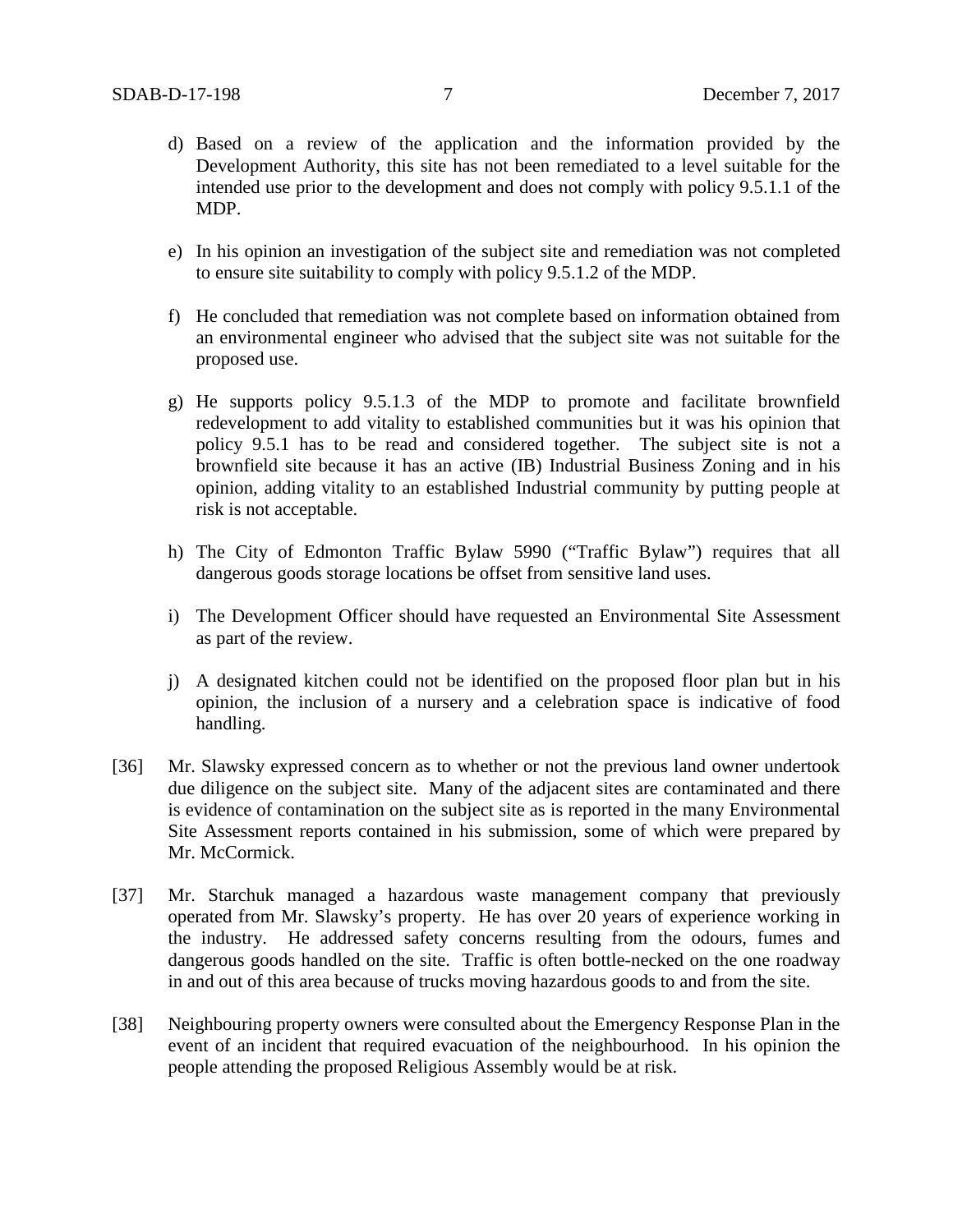- [39] Mr. Starchuk provided the following information in response to questions from the Board:
	- a) There is only one point of access/egress from Mr. Slawksy's site.
	- b) The Professional/Financial/Office Support Service that previously operated from the subject site never had to be evacuated due to an incident during his time operating the business. He has not operated his business from Mr. Slawsky's property since 2014.
	- c) There is currently a City of Edmonton storage yard and an EPCOR storage facility on Mr. Slawsky's site.
	- d) If this development permit application is approved it will sterilize Mr. Slawsky's site and make it almost impossible to find a tenant.
- [40] Mr. Slawsky advised that he is currently remediating the contamination that was caused by the operation of this business for a portion of his property.
- [41] Mr. Hewitt, an employee of Baron Real Estate Investments, explained the preparation of the spreadsheet comparing the subject site to Religious Assemblies that are located in other Industrial Zones in the City. He visited each site to do a site assessment and take photographs. Detailed information is contained in the written submission. The proposed Religious Assembly is located next to Wayne Gretzky Drive which has a higher traffic volume than any of the roadways located close to any of the other Religious Assemblies located in an Industrial zone. Most of the other Religious Assemblies are surrounded by warehousing, or office buildings, and not heavy industrial sites.
- [42] Mr. Enders, a real estate agent who specializes in industrial real estate advised that clients looking at industrial land consider the surrounding land uses and access points. IH Zone properties are usually not on the market very long. In his opinion, the proposed Religious Assembly will result in less interest in the Appellant's site, and a Religious Assembly always creates parking and traffic issues.
- [43] In his view, the approval of the Religious Assembly will decrease the value of Mr. Slawsky's property by 20 to 30 percent.
- [44] Mr. Enders provided the following information in response to questions from the Board:
	- a) Other General Industrial Uses may be less impacted by a Religious Assembly.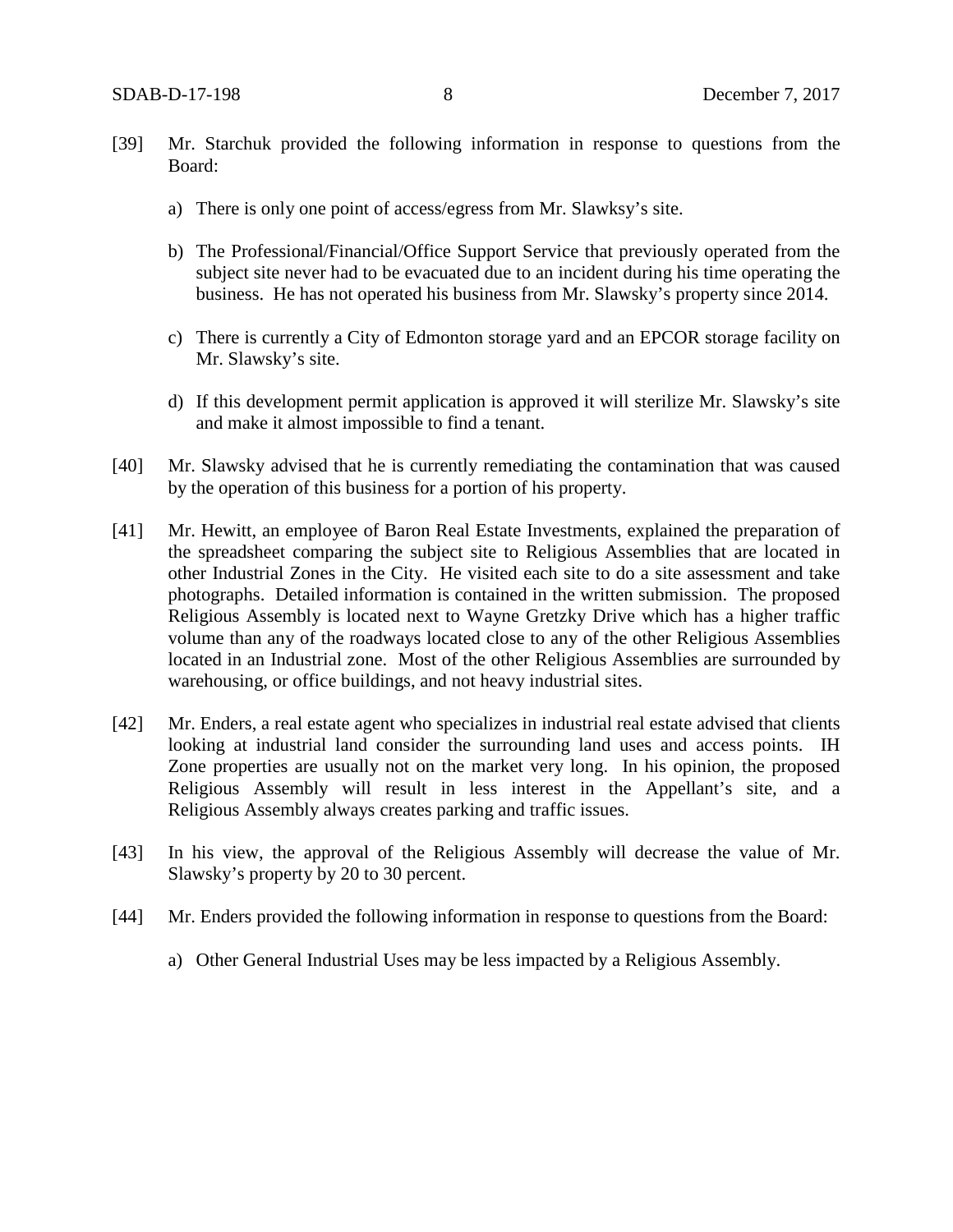- b) In his opinion, a Religious Assembly will have more of an impact than the Professional Office building that previously operated from the subject site because of the increased number of people who will visit the facility.
- c) Access to Mr. Slawsky's property from Wayne Gretzky Drive and Yellowhead Trail make it a highly sought after property.
- [45] Mr. Slawsky indicated that parking will be a problem because the proposed Religious Assembly is located on an island. There is no on-street parking available, no sidewalk, no access to public transit and the street is too narrow to accommodate the heavy truck traffic. Religious Assemblies have been approved in other Industrial zones if shared parking is available. He referenced a diagram he drew of the subject site to support his contention that the loading zones, aisle widths and some of the on-site parking spaces do not comply with the location and size requirements of the *Bylaw*. It is his estimate that there are 15 illegal parking spaces on the site.
- [46] The previous tenant of the subject building wanted to lease parking spaces from him because parking on the site was inadequate.
- [47] Current tenants have advised him that they will leave if the development is approved.
- [48] In his opinion, the Development Officer should have based his decision on a site assessment, not the previous use of the site.
- [49] Mr. Slawsky referenced numerous documents, including The Way We Move, the Transportation Master Plan, the Capital Region Growth Plan and the MDP to support his opinion that it is the intent of the City to protect industrial sites similar to his because of the optimal location in the East Yellowhead Corridor. Complementary uses should be clustered together in industrial areas. City plans encourage the maximization of industrial sites that take advantage of the proximity to logistical adjacent roadways. Wayne Gretzky Drive is identified as a key goods and services movement corridor.
- [50] Mr. Slawsky referenced drawings and aerial photographs to review the history of the subject site and the location of an old landfill. The City did not disclose the location of the old landfill and the proposed development must be setback 300 metres. After the City received an Environmental Site Assessment in 2002, the subject site was subdivided to remove the portion that contained the landfill.
- [51] His review of Religious Assemblies located in industrial areas revealed that most of them are located in converted office buildings, sidewalk access is provided, and they are not located on busy arterial roadways adjacent to IH Zones where dangerous goods are handled.
- [52] Currently, EPCOR leases space on his site to train their technicians and he is concerned they will not renew their lease if the Religious Assembly is approved. A garbage hauling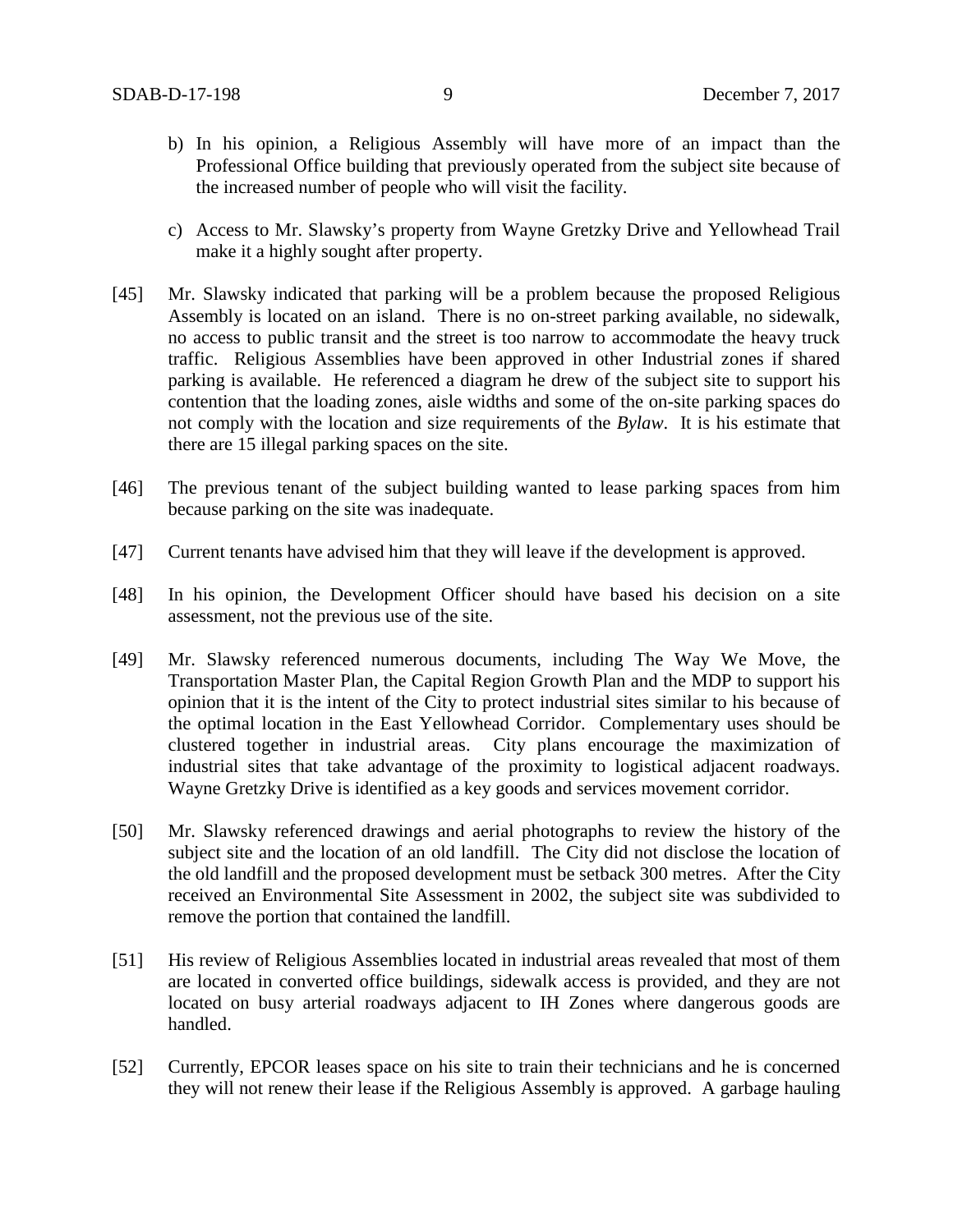company rents the yard and there are some garbage bins on site. The City of Edmonton leases storage space for high value materials that cannot be left outside. Tri-Arrow Industrial was evicted in 2015 because they were contaminating the site and caused damage to the building. He advised that he would not consider leasing this space to this type of business in the future because of the associated risks. This portion of the site is currently being remediated. This building has never been vacant since he purchased the site.

- [53] The City of Edmonton Northeast Transit Garage that is being constructed on an adjacent parcel of land will increase the value and utility of neighbouring properties.
- [54] Mr. Slawsky reiterated that the proposed development will negatively impact the value of his property.
	- *ii) Position of the Development Authority, Mr. I. Welch and Mr. M. Gunther, Legal Counsel for the City:*
- [55] Mr. Gunther indicated that the City as a whole does not take a position on the appeal between the Appellant and the Respondent, but is in attendance to clarify some legal issues.
- [56] Although the IH Zone is the most intensive Industrial Zone in the *Bylaw*, development still has to comply with any other regulatory requirements.
- [57] The subject site was rezoned in 2002 and a Phase 2 Environmental Site Assessment occurred on April 5, 2002.
- [58] A Land Development Application ("LDA") is limited to subdivisions and rezoning only. An LDA is not used for development permit applications.
- [59] With regard to development permit applications for Discretionary Uses, the focus of the Development Authority ought to be on other existing Uses, not the other way around. If there is an IH Heavy Industrial Use that could potentially affect adjacent properties and the Applicant is in a position to accept the downsides of those impacts and still seek a development permit approval, the Board should be careful not to put the emphasis on someone else's property.
- [60] The proposed development does not have a kitchen or food preparation area. When the Development Officer made his decision he did not think the development should be deemed a food preparation use.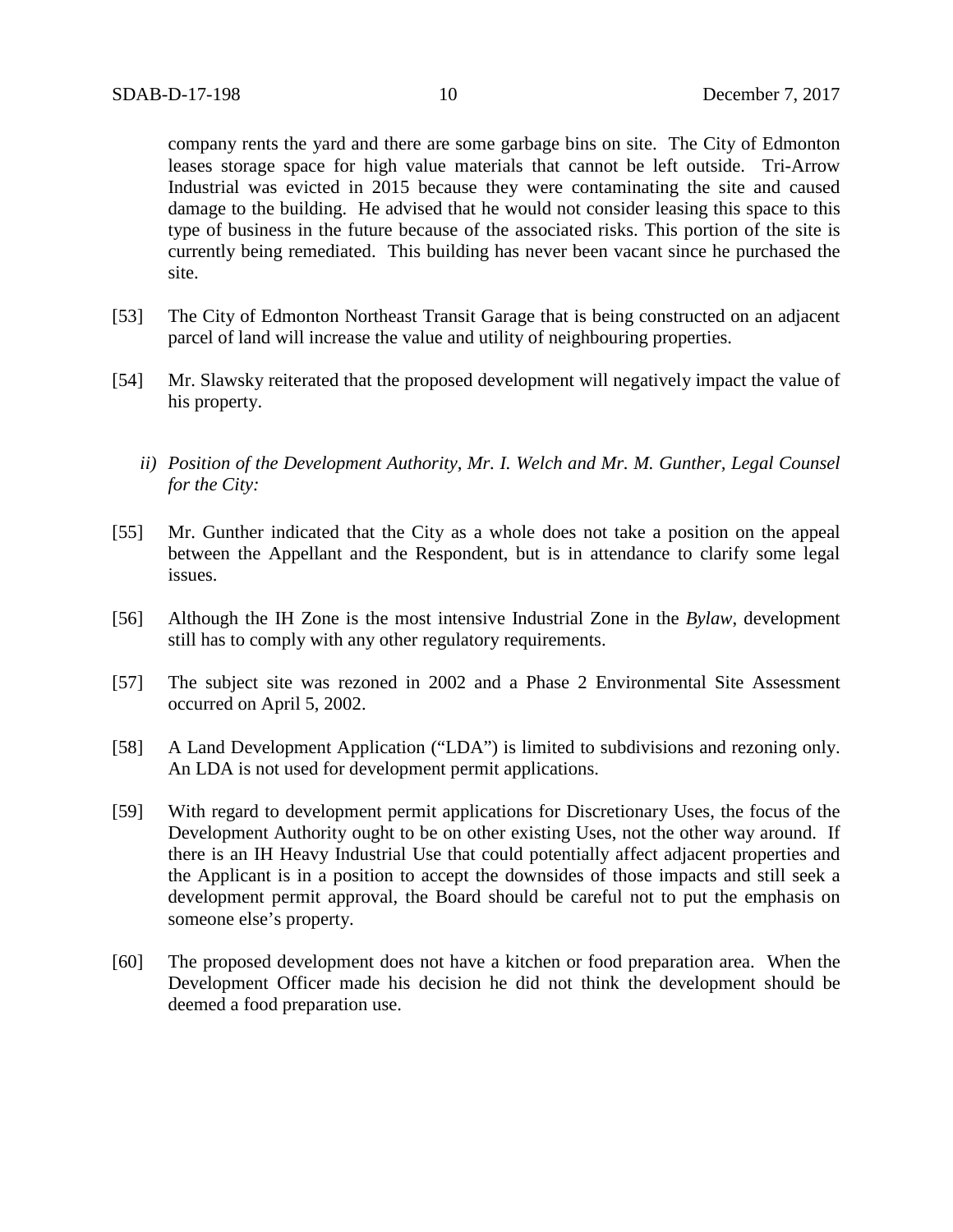- [61] Mr. Welch indicated that section 14 of the *Bylaw* provides authority to the Development Officer to ask for an Environmental Site Assessment under certain conditions. However, this is usually done at the rezoning stage.
- [62] There was a Phase 2 Environmental Site Assessment completed for the subject Site in 2002 during the rezoning process.
- [63] Environmental Site Assessments on development permits are included if there are environmental warnings and they are put on notices during the building permit stage. However, because the subject site already went through an Environmental Site Assessment, there was no need to include it on this Development Permit.
- [64] Mr. Welch provided the following information in response to questions from the Board:
	- a) The last permit issued on the Appellant's property was a construction permit in 2003 for a General Industrial Use.
	- b) The parking layout on the subject site was created with the approval for the original building and it meets the current *Bylaw*. If the parking layout had to change there is enough land to revise the plan.
	- c) There is an excess of the minimum required parking spaces and the dimensions of the parking spaces are all within the minimum requirements. The site required 25 parking spaces and the Applicant is proposing 50 parking spaces.
	- *iii) Position of the Respondent, Mr. J. Murphy, Legal Counsel for Maltby Prins Architects:*
- [65] Mr. Murphy submitted photographs and a map, marked Exhibit A.
- [66] IH Zones are regulated as are any other zones in Edmonton and truck traffic associated with IH Uses must be accommodated on its site. He acknowledged that industrial uses in the IH Zone can affect adjacent properties. Rules are in place to ensure that sites are run properly and these rules make uses compatible.
- [67] The Sands Hotel is a food establishment that is located approximately 200 metres away from the subject site.
- [68] The ASP does not exclude the proposed Religious Assembly at the subject site. Policy 5.3.7.2 addresses the specific plan for this area. The plan for the proposed land uses is to create a "Prestige" Business Industrial area, Medium Industrial uses, to retain the existing Multiple Family Residential development in its current location, and to restrict commercial opportunities in this area to locations of high accessibility and visibility as shown in Figure C-6 and that land use opportunities and development regulations be implemented through the DC2 Provision. Commercial development opportunities in any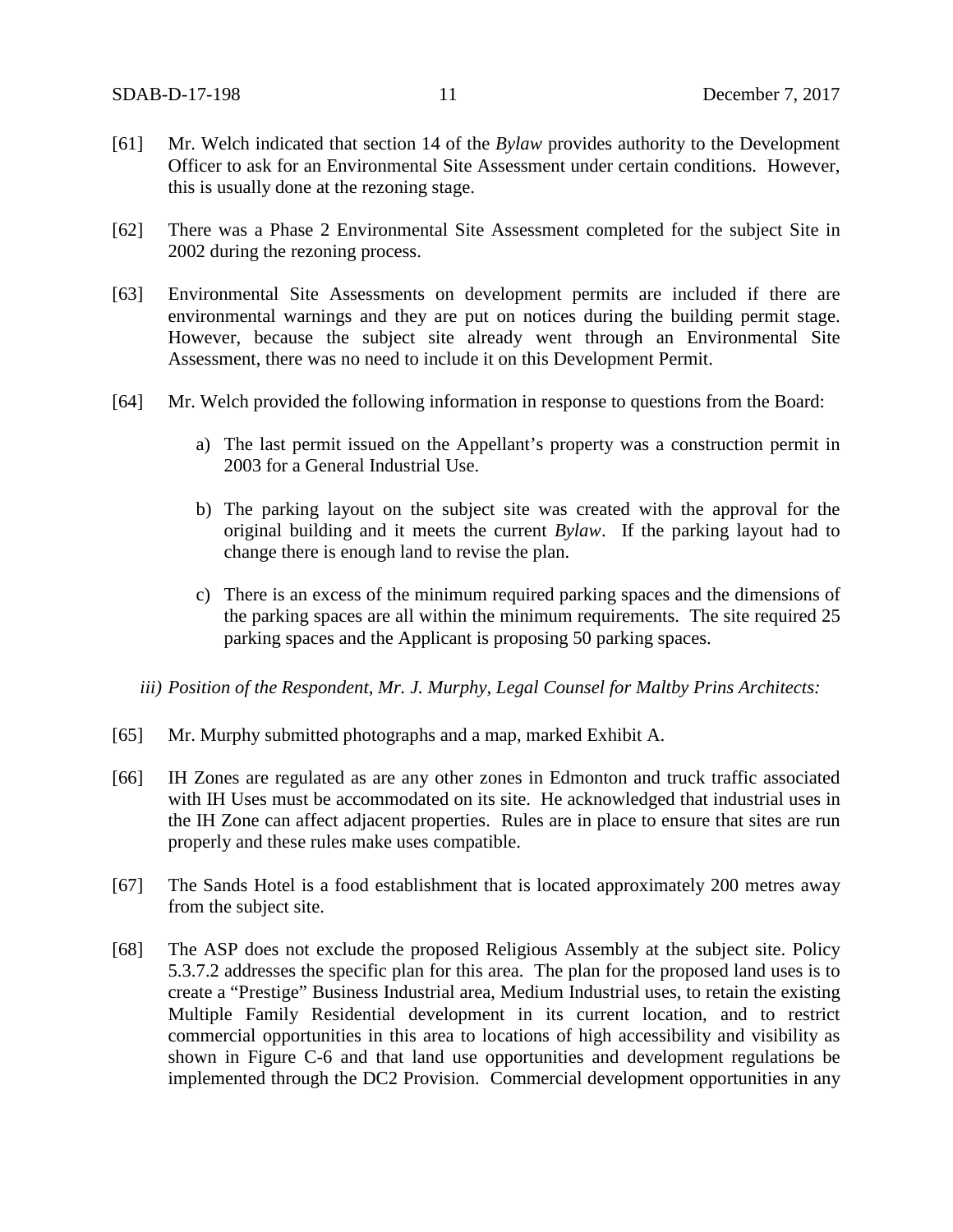other portion of this Sub-area must also be provided through the use of the DC2 Provision.

- [69] Figure C-6, the Proposed Land Uses Schedule, does not include the IH Zone. The map contained in his submission illustrates that the sites located in this area are aligning with the vision of the ASP with the exception of the sites zoned IH. The long term plan is to upgrade this section of the Yellowhead Trail Corridor by excluding heavy industrial uses.
- [70] In order to determine whether or not the proposed Religious Assembly is compatible with land uses in this area, it is necessary to look at what currently exists and the long term plan of the ASP, which is to phase out the IH Zone.
- [71] The current uses on the Appellant's site are all storage type uses; EPCOR and the City of Edmonton store equipment and materials on the site and there is a garbage hauling business operating from the site. These are all benign uses for the IH Zone. Dangerous goods are no longer transported or stored on this site and it is no longer being used as a waste transfer station. The garbage waste that comes to the site is incidental.
- [72] In his opinion, the Appellant will not lease the vacant bay to a user that could potentially drive away EPCOR or the City of Edmonton based on the evidence of the Appellant that he does not want to lose EPCOR as a tenant.
- [73] The Religious Assembly will not impede the aim of the ASP, which is to guide and direct future growth and change in ways that are compatible with the efficient operation of the Trail and the industrial character of the area, pursuant to Objective 3.1 and it is in keeping with Objective 3.1.2 to preserve and rejuvenate the industrial character of the Yellowhead Trail Corridor. The long term vision is to establish a "Prestige" business industrial area, not heavy industrial.
- [74] Photographs from Exhibit A were referenced to illustrate how the proposed development will enhance the aesthetics of the area. An aerial photograph was referenced to show the location of the subject site in relation to the Appellant's site. The subject site is an island that contains a wide landscaped buffer around the entire site. In his opinion, this development is envisioned by the ASP.
- [75] The subject site was created as the result of a subdivision that was completed in 2002. A Phase 2 Environmental Site Assessment was completed as required as part of the subdivision application.
- [76] Objective 3.2.2(ii) and (iv) of the ASP is to maintain and rejuvenate the medium industrial areas in the Yellowhead Trail Corridor; maintain the existing supply of rail serviced land and to limit the intrusion of commercial uses in the industrial areas of the Corridor. The proposed development is not a commercial use. Pursuant to section 7.8 of the *Bylaw*, a Religious Assembly is a Community, Educational Recreational and Cultural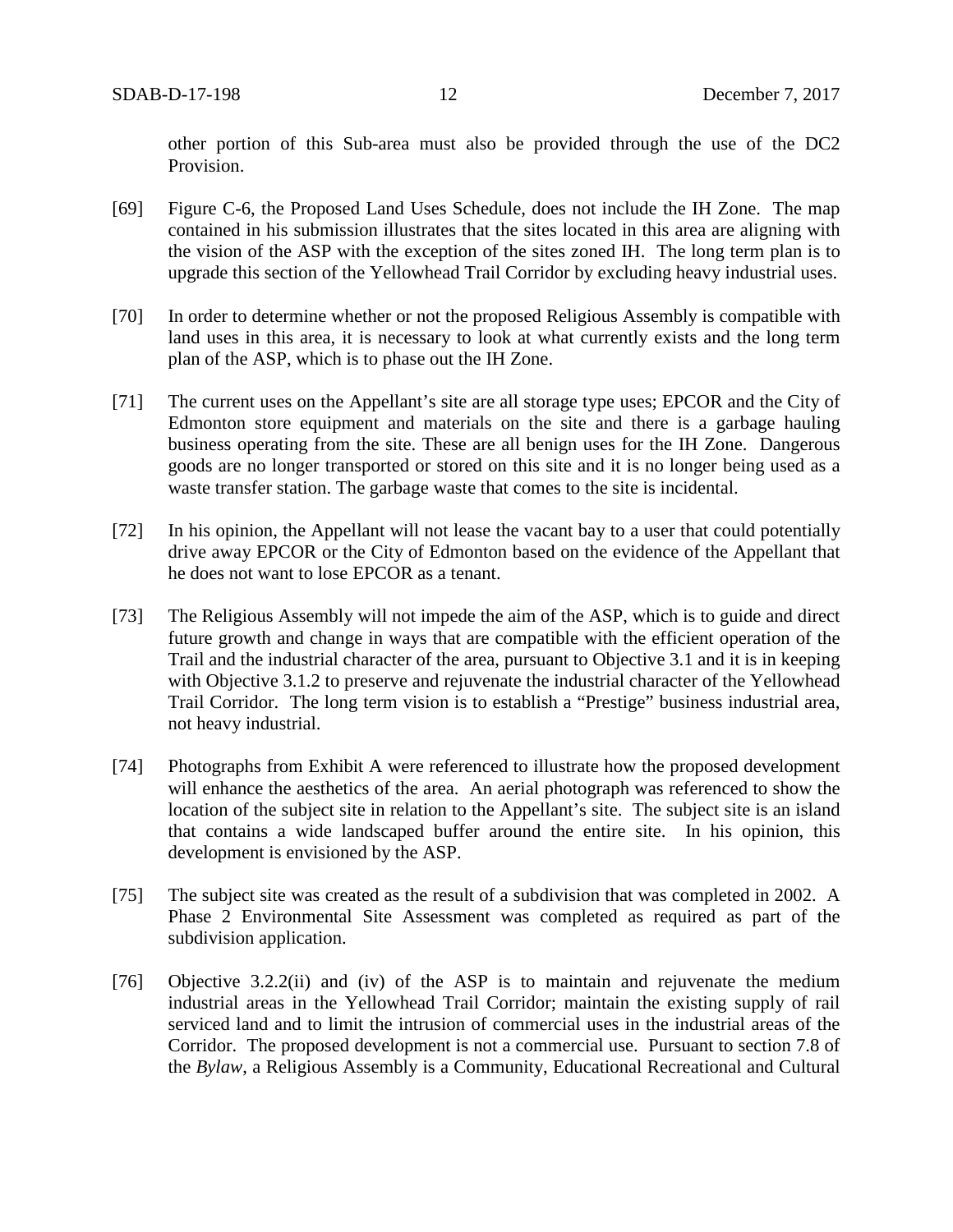Services Use. Therefore, Objective 3.2.3 of the ASP to prohibit the intrusion of scattered commercial development in industrial areas is not applicable.

- [77] The definitions of food and food establishment are very broad. Technically, anywhere that an employee sits down to have lunch could be considered a food establishment. Therefore, the Public Health Act only requires permits for certain types of food establishments.
- [78] Section 13(3)(b) of the SD Regulation states:

Subject to subsection (5), a development authority shall not issue a development permit for a school, hospital, food establishment or residence, nor may a school, hospital, food establishment or residence be constructed if the building site is within 300 metres of an operating or non-operating landfill.

- [79] Section 1(1)(c) of the SD Regulation states that a "food establishment" means food establishment as defined in the *Food Regulation*. Mr. Murphy submitted a copy of the *Food Regulation*, with highlighted sections, marked Exhibit B.
- [80] Section 1(1)(r) of the *Food Regulation* defines "food establishment" as a place where food is handled. Section 2(2) states that this regulation does not apply to food handling for the purpose of operating (a) a bake sale, (b) a restricted function or (c) a potluck. Therefore any function held at the proposed Religious Assembly that involves food is not covered by the *Food Regulation*.
- [81] With regard to policy 9.5.1 of the MDP, to promote the responsible management of contaminated sites to protect public health and the environment, he indicated that approximately a dozen Environment Site Assessments have been done on the subject site although he could not comment on the results. Therefore, this policy contained in the MDP is not relevant to the hearing.
- [82] A Phase 2 Environmental Site Assessment was completed on the subject site in 2002 as part of the subdivision and rezoning process. The Subdivision Authority cannot approve a subdivision unless it is proven that the land is suitable for proposed uses.
- [83] With regard to the Guidebook referenced by the Appellant, Mr. Murphy indicated that he has never heard of that document. It was his assumption that it contains policies of the City of Edmonton but has not been adopted by City Council. Section 4 of the Guidebook refers to an LDA (Land Development Application) and that only applies to subdivision and rezoning applications.
- [84] The proposed number of on-site parking spaces exceeds the minimum number required. On street parking is not permitted on the abutting roadways.
- [85] The Traffic Bylaw requires dangerous goods to be stored 50 metres away from a neighbouring site. Another use on the subject site would require the same separation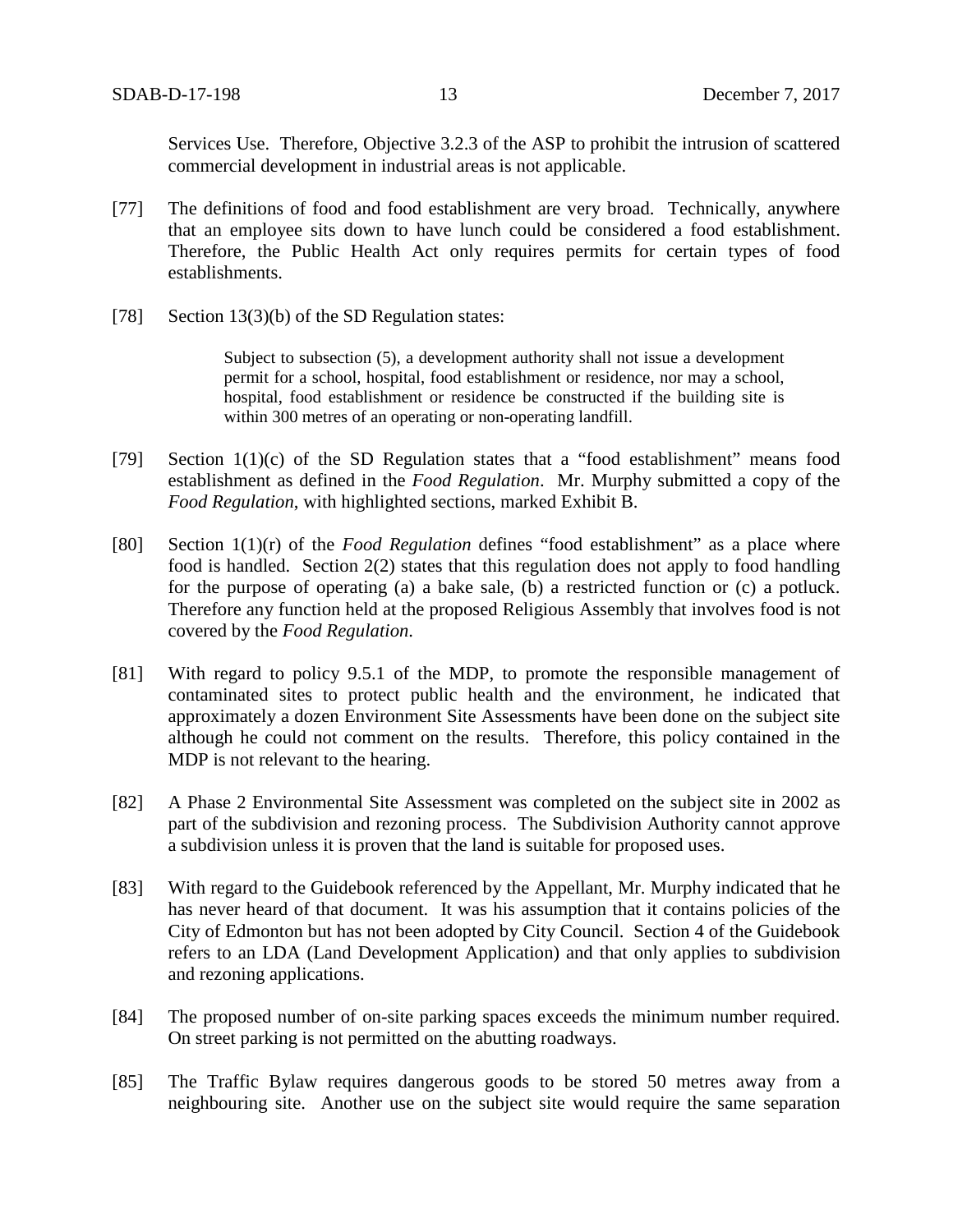space and the same protection. However, this regulation only applies for proposed dangerous goods development; it does not require the Religious Assembly to be setback 50 metres from a dangerous goods site.

- [86] A Religious Assembly is allowed in the IB Zone because it is a higher scale development that does not impact other users.
- [87] It is difficult to understand the incremental impact of a change of use from a Professional, Financial and Office Support Service to a Religious Assembly and how it affects the Appellant's ability to lease out one bay of his building once it is remediated. The existing use did not deter the City of Edmonton or EPCOR from leasing space on the Appellant's site.
- [88] The proposed development complies with all of the development regulations of the *Bylaw* and there is no relevant planning reason to refuse this application.
	- *iv) Rebuttal of the Appellant, Mr. A. Slawsky, accompanied by Mr. T. Shandro*
- [89] Mr. Slawsky referenced photographs and diagrams of the parking lot to reiterate his concern that the on-site parking spaces and loading zones are illegal. It was his estimation that 25 legal on-site parking spaces could be provided. One of the handicapped parking spaces is illegal as are the tandem parking spaces.
- [90] He disagreed with the evidence provided by Mr. Murphy regarding the site contamination and the steps that were made to remediate the problem and reiterated his concerns about the contamination of the site. Mr. McCormick completed the Phase 2 Environmental Site Assessment in 2002 and it was determined that the site was contaminated because of the landfill and methane gas. In his opinion, the site has never been proven to be clean.
- [91] The City never installed a liner or a methane extraction trench and never warned any of the neighbours. They just determined where the landfill ended and that portion of the lot was subdivided from the subject site.
- [92] The SD Regulation clearly states that the proposed development is not allowed within 300 metres of a disposal area of an operating or non-operating landfill and it will be located less than one metre away from the contaminated site.
- [93] Section 14 of the *Bylaw* requires a Development Officer to obtain information from an environmental engineer in order to determine appropriate setbacks.
- [94] Alternative modes of transportation to the subject site are not possible and public transit is a 19 minute walk away.
- [95] A photograph was referenced to illustrate that the subject site is interconnected with the infrastructure and not an island as referenced by Mr. Murphy.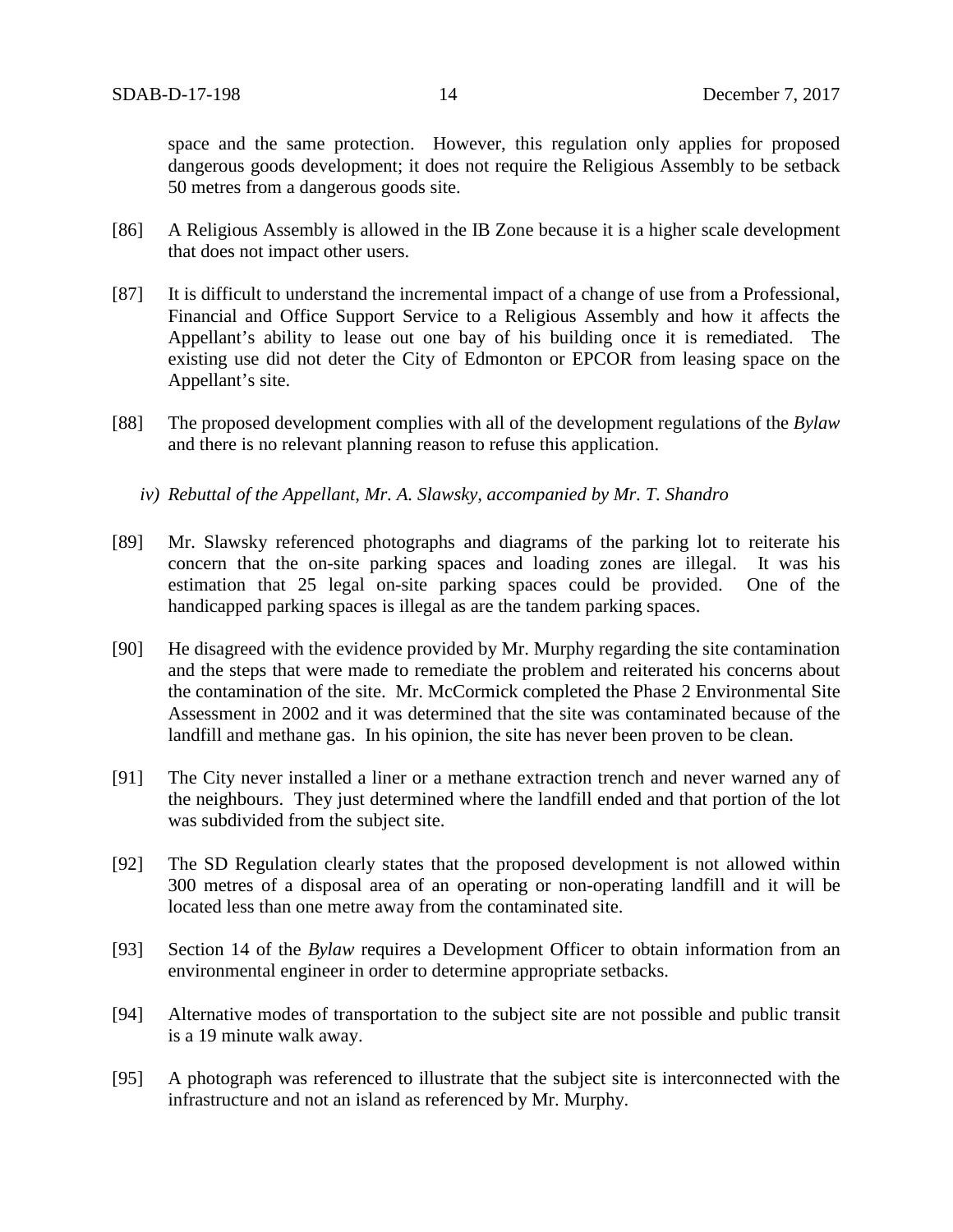- [96] His site is located in a strategic location close to all access routes.
- [97] The *Transportation of Dangerous Goods Act* is federal legislation that regulates dangerous goods. Provincial legislation requires the City to establish appropriate setbacks. Dangerous goods are different from hazardous waste. Dangerous goods are regulated by the Environmental Protection Agency which is a federal government agency.
- [98] A dangerous goods storage site does not have to be regulated as long as it is zoned correctly.
- [99] He evicted his previous tenant because of the risks they were taking and they were in contravention of the requirements of the lease. He advised the Board that he would allow a future similar use if it was operated properly.
- [100] Mr. Shandro stated that there is insufficient information to come to the conclusion that food handling that may occur on the site is captured correctly by the exemptions of the regulations. Based on the extent of the contamination on the site, the Board should apply the broader food regulations and allow the appeal. The use of Mr. Slawsky's site should not be limited because of the proposed development.

#### **Decision**

[101] The appeal is **DENIED** and the decision of the Development Authority is **CONFIRMED**. The development is **GRANTED** as approved by the Development Authority.

#### **Reasons for Decision**

- [102] Religious Assembly (Minor) is a Discretionary Use within the (IB) Industrial Business Zone.
- [103] No variances or waivers of any development regulation in the *Bylaw* have been sought, or are needed for the granting of this Development Permit. As such, the Board will deny the appeal and approve the development, unless it can be shown that the proposed use of Religious Assembly (Minor) on the subject site is incompatible with the existing neighboring uses.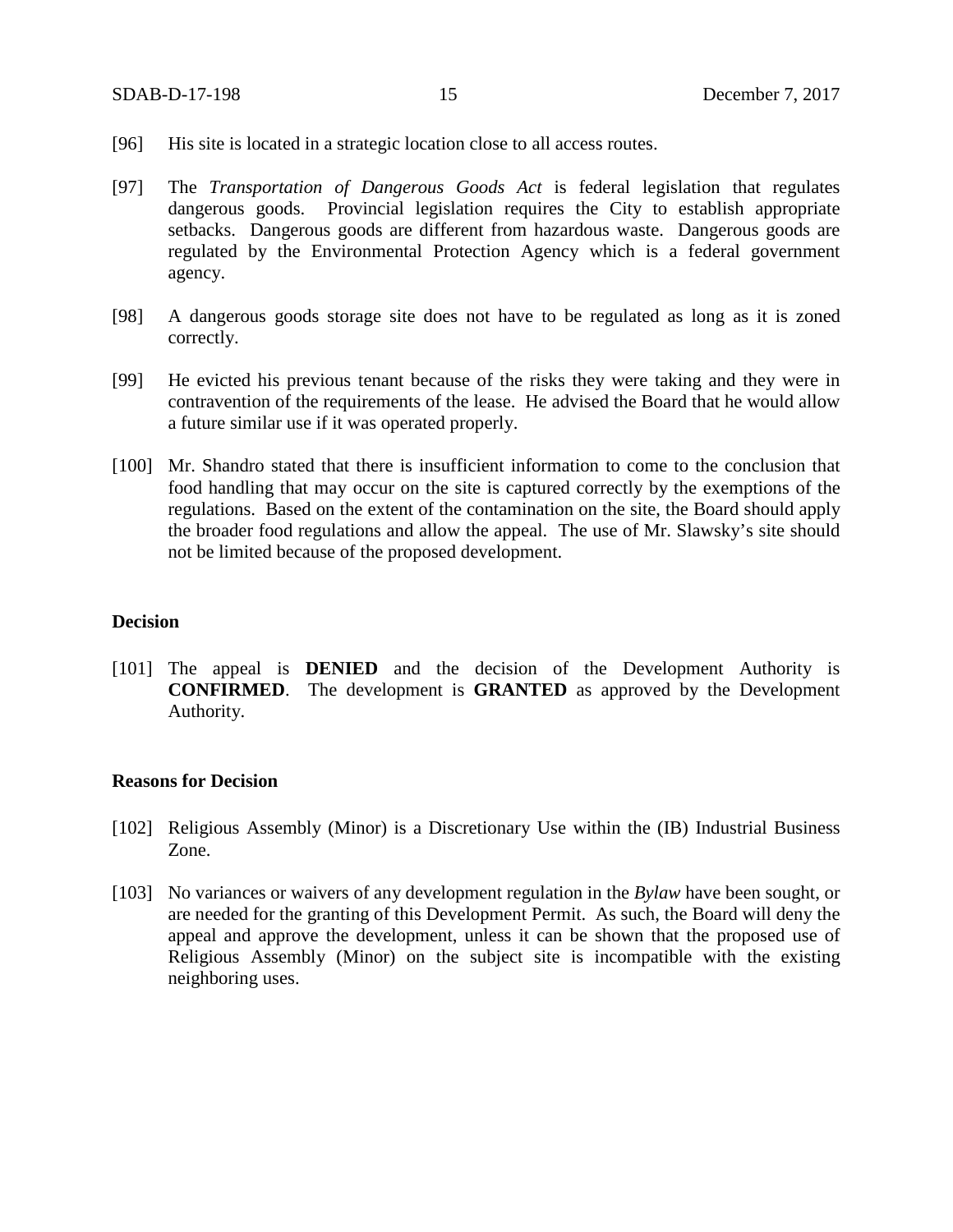[104] Before the issue of the compatibility with existing uses is discussed, however, the Board must deal with specific submissions made by the appellant.

#### **The SD Regulation**

- [105] First, the appellant argued that the Development Authority failed to abide by the SD Regulation, specifically, s. 13(3):
- [106] Section 13(3) of the SD Regulation states (emphasis added):

(3) Subject to subsection (5), a development authority shall not issue a development permit for a school, hospital, **food establishment** or residence, nor may a school, hospital, food establishment or residence be constructed if the building site:

- (a) is within 450 metres of the working area of an operating landfill,
- (b) is within 300 metres of the disposal area of an operating or non-operating landfill,
- (c) is within 450 metres of the working area or disposal area of a non-operating hazardous waste management facility,
- (c.1) is within 450 metres of the working area or disposal area of an operating hazardous waste management facility, or
- (d) is within 300 metres of the disposal area of an operating storage site.
- [107] The appellant alleges that the proposed Religious Assembly is a food establishment, and therefore triggers the operation of this subsection.
- [108] However, the proposed Religious Assembly is not a food establishment as per the SD Regulation. It has no food preparation areas. It does have a large room that could be used for potlucks, or bake sales, or perhaps for dinners for the church members themselves. Those types of uses are specifically exempted from the operation of subsection 13(3) of the SD Regulation.
- [109] Section 1(1)(c) of the SD Regulation states that a "food establishment" means food establishment as defined in the *Food Regulation*. Section 1(1)(r) of the *Food Regulation* defines "food establishment" as a place where food is handled. However, Section 2(2) of the *Food Regulation* states that this Regulation does not apply to food handling for the purpose of operating a bake sale, a restricted function or a potluck.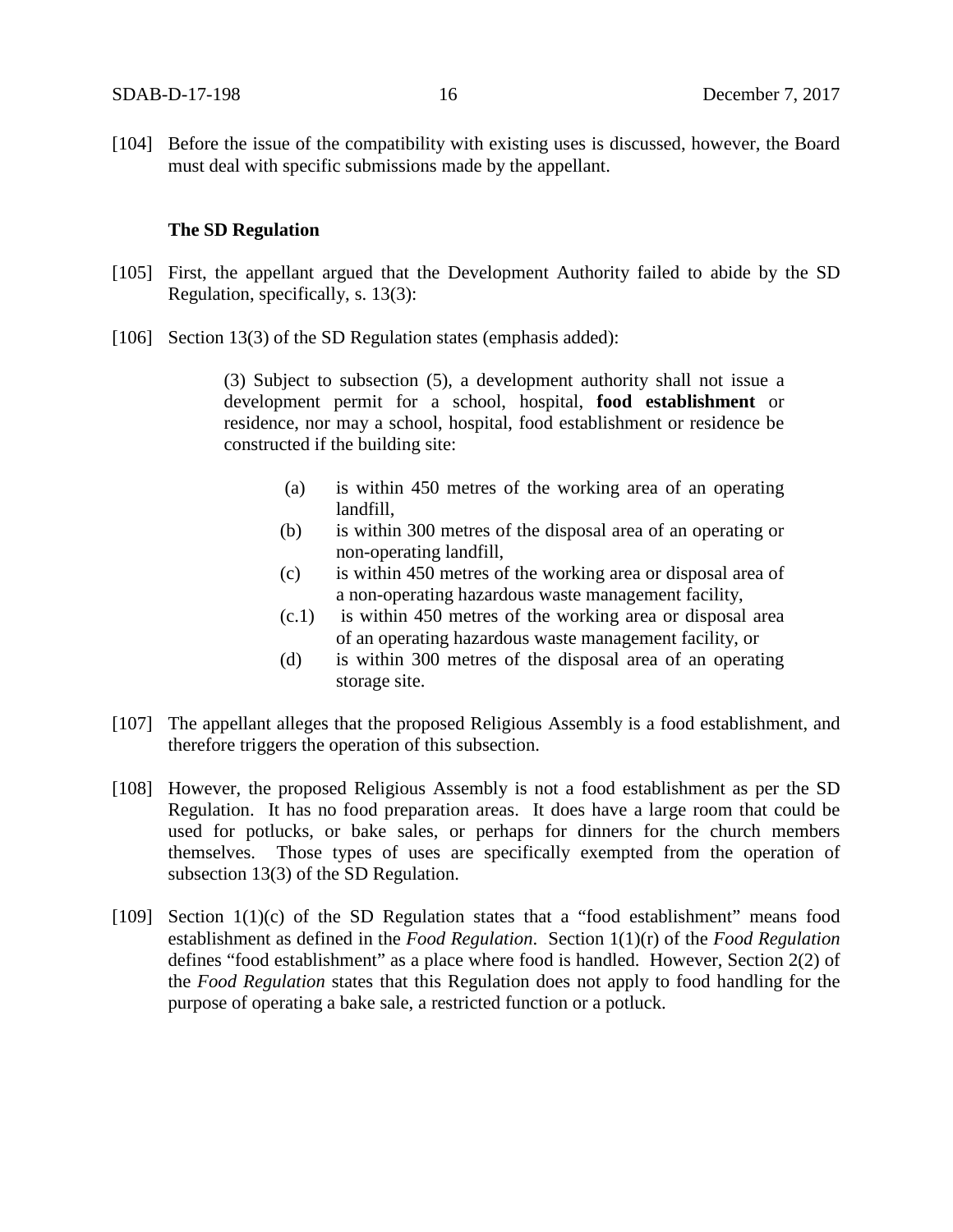- [110] Section 1(1)(mm) of the *Food Regulation* defines a Restricted Function as a function that is:
	- (i) run by a community organization or an individual exclusively for the benefit of the members of an organization or the individual's family, and
	- (ii) not open to the general public,

where attendance is by personal invitation and food is provided for attendees by volunteer caterers, including, without limitation, meetings, retreats and family reunions.

[111] Therefore any function held at the proposed Religious Assembly that could involve food would not be the type of function that would make the proposed development a food establishment within the meaning of the *Food Regulation*, and therefore, it would not be a food establishment within the meaning of the SD Regulation, meaning that subsection 13(3) of the SD Regulation is not engaged.

#### **The Yellowhead Corridor Area Structure Plan**

- [112] A second submission made by the appellant was that the proposed development was not in accordance with the ASP, in particular, that it contravenes the purpose and objectives of the ASP, specifically policy 3.1.2 which states that the purpose of the plan is to preserve and rejuvenate the industrial character of the Yellowhead Trail Corridor, and the objective in policy 3.2.2(iv) which is to limit the intrusion of commercial uses in the industrial areas of the Corridor.
- [113] Objective 3.2.2(ii) and (iv) of the ASP is to maintain and rejuvenate the medium industrial areas in the Yellowhead Trail Corridor; maintain the existing supply of rail serviced land and to limit the intrusion of commercial uses in the industrial areas of the Corridor. The proposed development is not a commercial use. Pursuant to section 7.8 of the *Bylaw*, a Religious Assembly is a Community, Educational Recreational and Cultural Services Use. Therefore, Objective 3.2.3 of the ASP to prohibit the intrusion of scattered commercial development in industrial areas is not applicable to the proposed development.
- [114] In addition, the proposed development is in a sub area of the ASP that is governed by section 5.3.7.2 of the ASP, which addresses the specific plan for this sub area. The plan for the proposed land uses is to create a "Prestige" Business Industrial area, Medium Industrial uses, to retain the existing Multiple Family Residential development in its current location, and to restrict commercial opportunities in this area to locations of high accessibility and visibility. Even if the religious assembly were to be considered a commercial opportunity, which it is not, it would still be allowed in an area of high accessibility and visibility, which this site is, given that it is visible from the intersection of Wayne Gretzky Drive and Yellowhead Trail, two of the city's largest and busiest roads.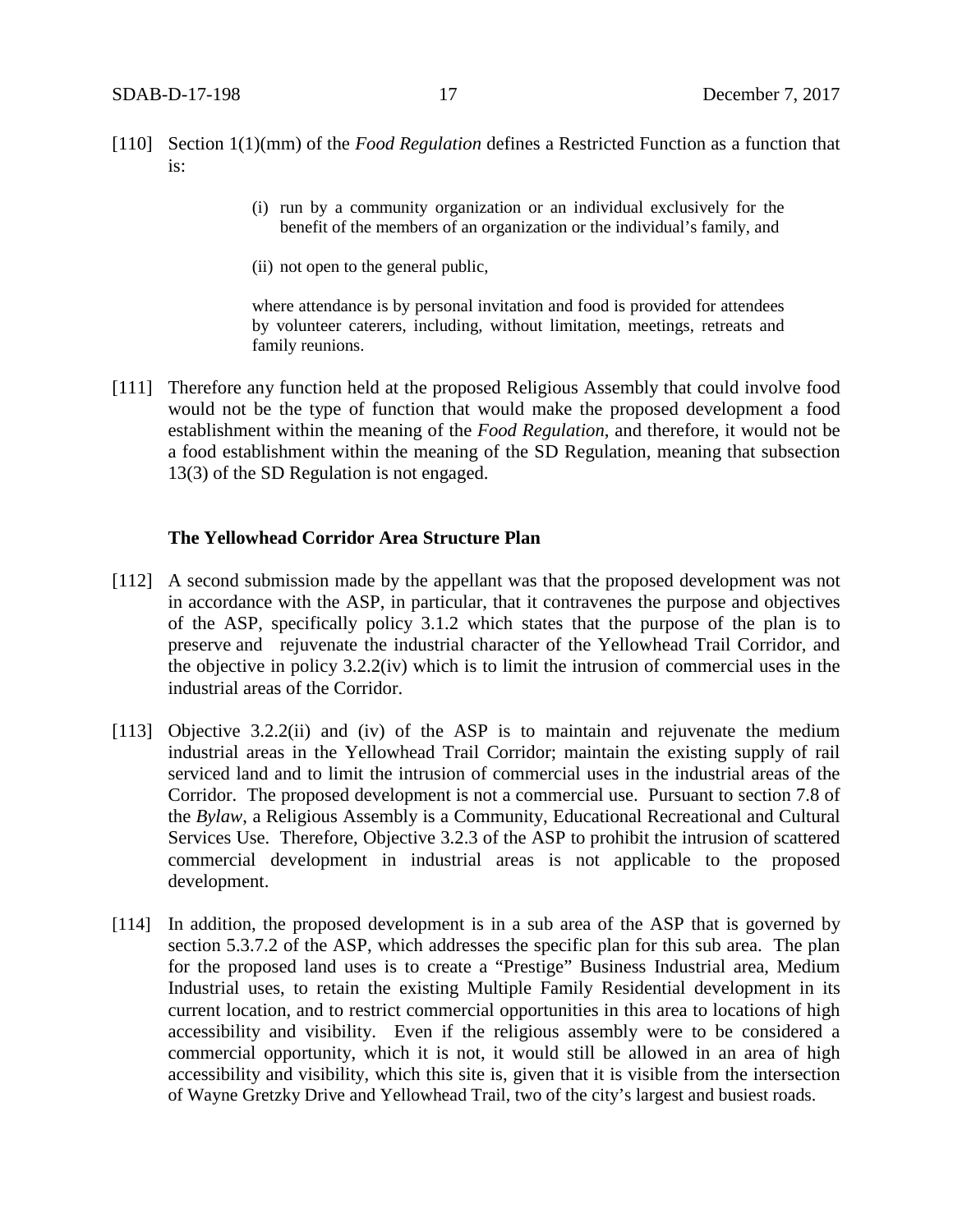[115] Finally, it should be noted that the ASP, which guides City Council when making zoning decisions, did not prevent City Council from zoning the subject site in the IB zone, which allows for the construction of a religious assembly.

#### **The Municipal Development Plan**

- [116] The appellant also argued that the proposed development was in violation of the MDP, in particular Policy 9.5.1.2. Policy 9.5.1.2 of the MDP requires the investigation of potentially contaminated sites for selected planning applications and requires remediation to ensure site suitability.
- [117] The appellant spent much time at the hearing pointing out the environmental issues that have been at play on this land in the past.
- [118] However, the appellant failed to note that Policy 9.5.1.2 of the MDP was followed with respect to the subject site. Numerous and extensive environmental investigations were made in 2002 and earlier, at the time when the land was being rezoned and subdivided. As pointed out by the representatives for the Development Authority, all those investigations were done, as is typical, when the land was being zoned and subdivided, so that it would not have to be considered for each development permit application. The appellant's argument on this point also fails.

#### **Parking**

[119] The appellant also complained about parking. This can be dismissed out of hand: the proposed development has 50 stalls of onsite parking, twice the 25 stalls that is required by the *Bylaw.* Parking is not a concern.

#### **Compatibility with Current Neighboring Uses**

- [120] This brings us to the issue of compatibility with the current neighboring uses of the land. This is the test for Discretionary Uses. The appellant argued at length that the religious assembly was not compatible with the existing uses on his land.
- [121] The current uses on the appellant's site are all storage type uses; EPCOR and the City of Edmonton store equipment and materials on the site and there is a garbage hauling business operating from the site, but garbage is not stored on the site. These uses are not incompatible with a religious assembly. Being next door to a religious assembly will in no way impede the industrial uses that are currently operating on the appellants' land. While perhaps at one time dangerous goods were on the appellant's land, by his own admission they are no longer transported or stored on this site and his land is no longer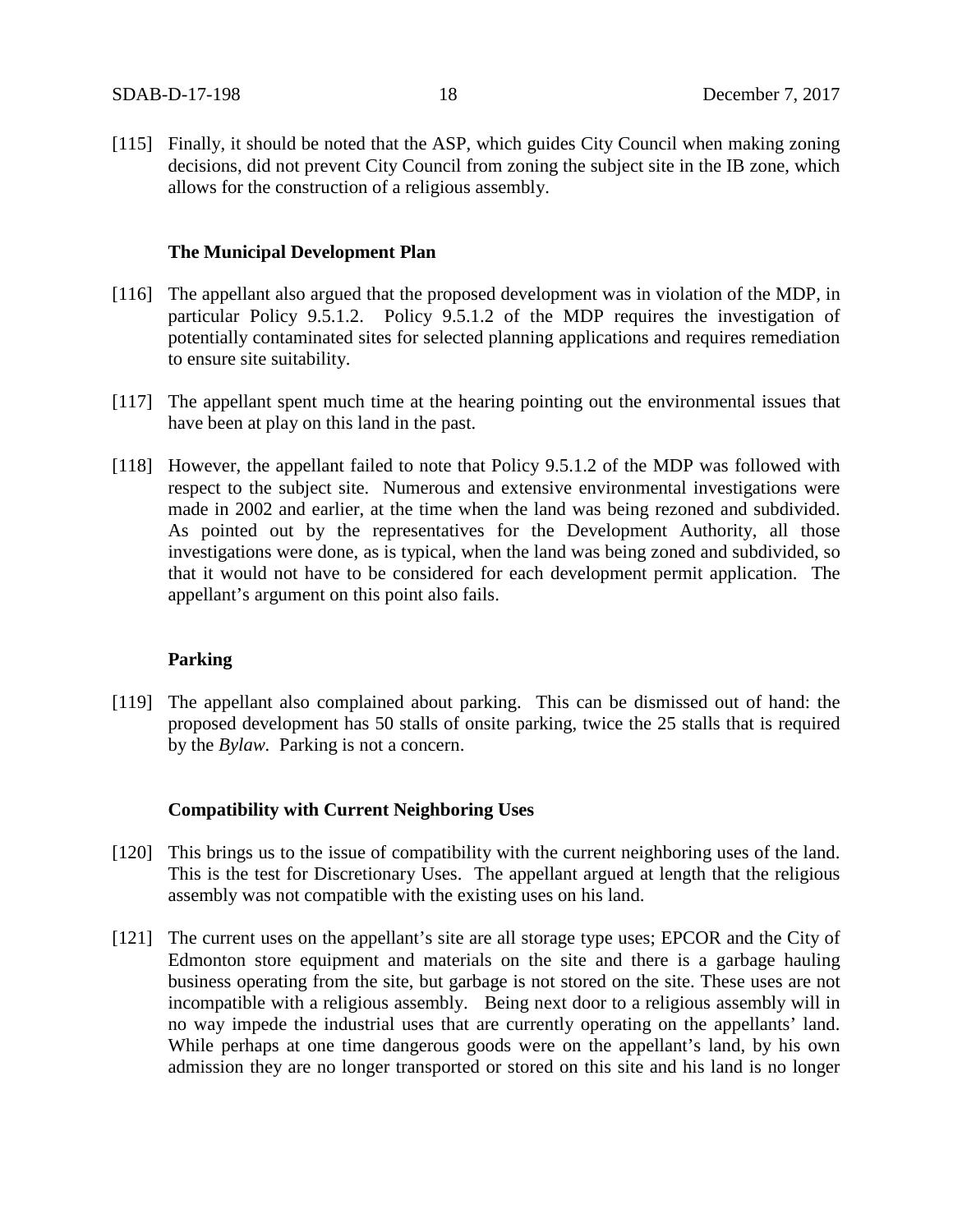SDAB-D-17-198 19 December 7, 2017 being used as a waste transfer station. The garbage waste that comes to the site is incidental.

[122] As the Board finds that the proposed development is not incompatible with current neighbouring uses, requires no variances from the development regulations in the *Bylaw,*  and that the proposed development is not in violation of the ASP or the MDP, the appeal is denied, and the development granted.

> Mr. I. Wachowicz, Chair Subdivision and Development Appeal Board

Board Members in Attendance: Mr. V. Laberge; Mr. L. Pratt, Mr. A. Peterson, Ms. E. Solez